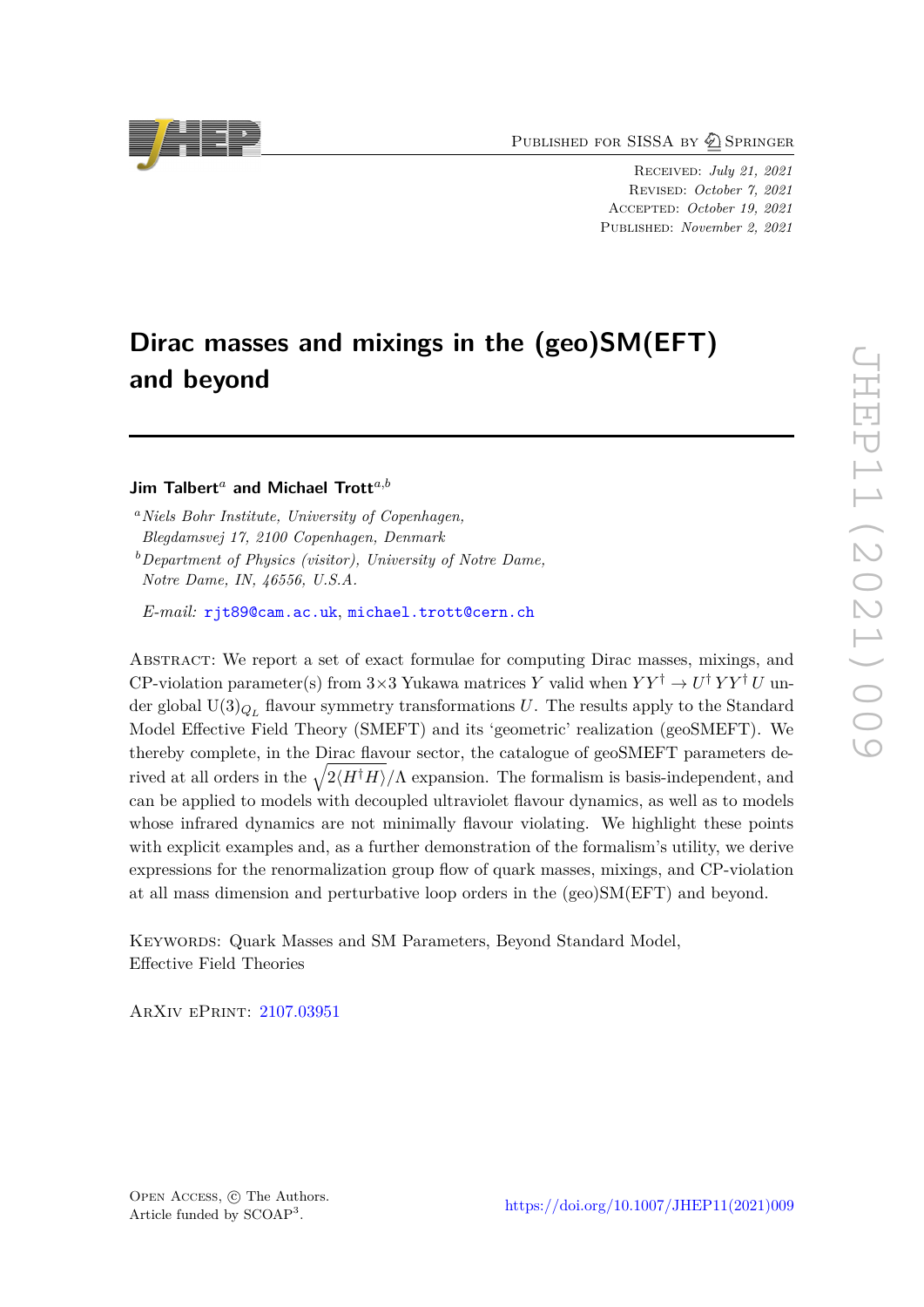# **Contents**

| 1 Introduction                                           | $\mathbf{1}$ |
|----------------------------------------------------------|--------------|
| 2 The Yukawa sector of the (geo)SM(EFT)                  | 3            |
| Extension to fermionic mixing<br>2.1                     | 4            |
| All-orders masses, mixings, and CP-violation<br>3        | 5            |
| Approach with flavour invariants<br>$3.1\,$              | 6            |
| Numerical checks<br>3.2                                  | 9            |
| Applicability to other BSM scenarios<br>$3.3\,$          | 10           |
| 4 Renormalization group flow                             | 13           |
| Computation of quark sector RGE at one-loop order<br>4.1 | 14           |
| 5 Summary and outlook                                    | 16           |
| A Formulae for RGE computation                           | 17           |
| A.1 All-orders product functions                         | 17           |
| A.2 One-loop RGE for $I_i$                               | 18           |
|                                                          |              |

## <span id="page-1-0"></span>**1 Introduction**

The flavour sector of the Standard Model (SM) sources the bulk of its free parameters while simultaneously providing some of its richest phenomenology. These free parameters originate in the renormalizable Yukawa interactions between left- and right-chiral fermionic fields and the  $SU(2)_L$  Higgs boson doublet  $(H)$ ,

<span id="page-1-1"></span>
$$
\mathcal{L}^Y_{\text{SM}} \supset Y^u_{pr} \overline{Q}_{L,p} \tilde{H} u_{R,r} + Y^d_{pr} \overline{Q}_{L,p} H d_{R,r} + Y^e_{pr} \overline{L}_{L,p} H e_{R,r} + \text{h.c.}, \qquad (1.1)
$$

whose couplings have non-trivial structure in the flavour indices  $\{p, r\}$ ; here  $\tilde{H}_j = \epsilon_{jk} H^{\dagger k}$ . In the SM  $Y$  are generically  $3 \times 3$  complex matrices in flavour space. Field re-definitions allow one to reduce the number of parameters in this structure to only 13 free parameters in the (physical) fermion mass-eigenstate basis: six quark masses, three quark mixing angles, one CP-violating Dirac phase, and finally three charged lepton masses. The quark mixing angles and CP phase appear in the Cabibbo-Kobayashi-Maskawa (CKM) mixing matrix, which encodes all of the flavour-violation present in the SM's charged-current interactions. The Yukawa operators of [\(1.1\)](#page-1-1) are the only terms which explicitly break the global  $\mathcal{G}_F \sim \mathrm{U}(3)^5$  flavour symmetry otherwise present in the SM [\[1,](#page-19-0) [2\]](#page-19-1).

Extracting values for the SM's mass and mixing parameters is critical to understanding its precision phenomenology, and Beyond-the-SM (BSM) physics that may depend on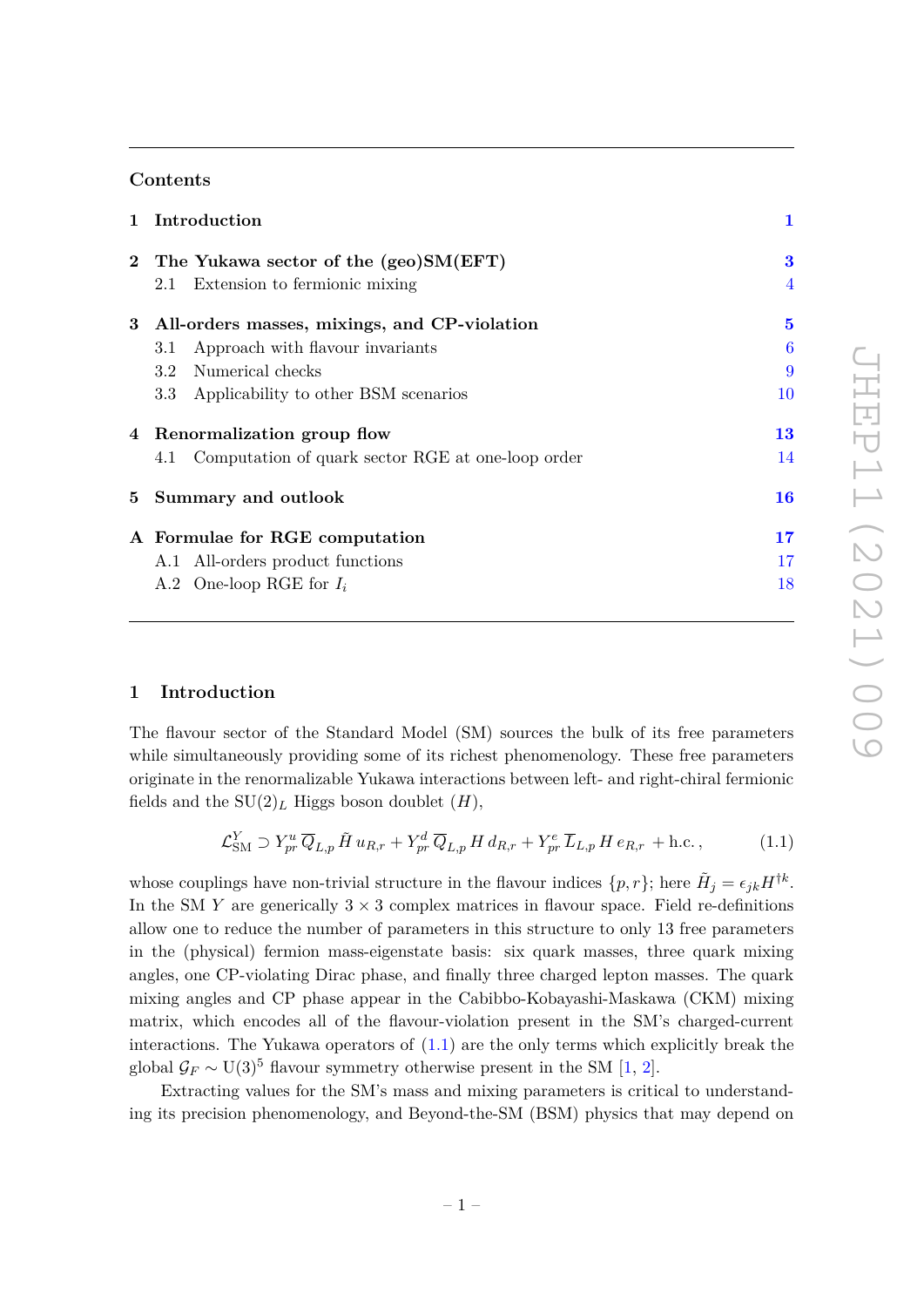(or even explain) this distinct flavour structure. In practice this extraction is typically achieved via numerical methods for computing matrix eigenvalues (giving Dirac masses) via diagonalizing these matrices with (bi-)unitary transformations. A natural question to ask is: can one obtain analytic expressions for mass and mixing parameters given arbitrary forms for the complex Yukawa couplings? Developing such a formalism with only two fermion generations is straightforward, see section [2.](#page-3-0) However, for three generations standard diagonalization techniques become intractable for generic  $Y^{u,d,e}$ .

In this paper we employ flavour invariants to derive exact, compact formulae for the computation of Dirac mass, mixing, and CP violation parameters for fully generic  $3 \times 3$ Yukawa couplings in not just the SM, but also its generalization to the SM effective field theory (SMEFT) [\[3,](#page-19-2) [4\]](#page-19-3),

<span id="page-2-1"></span>
$$
\mathcal{L} <_{\text{SMEFT}} = \mathcal{L}_{\text{SM}} + \sum_{i} \frac{C_i^{(d)}}{\Lambda^{d-4}} \mathcal{Q}_i^{(d)} \,. \tag{1.2}
$$

Here the sum runs over the complete basis of non-renormalizable operators  $\mathcal{Q}_i^{(d)}$  $i^{(a)}$  composed of SM fields and invariant under the SM gauge group  $\mathcal{G}_{SM} \equiv SU(3)_C \times SU(2)_L \times U(1)_Y$ , at a given mass dimension  $d > 4$ , with associated Wilson coefficients  $C_i^{(d)}$  $\int_i^{(u)}$ . Such operators are induced generically when new physics is integrated out at a scale  $\Lambda > \overline{v}_T \equiv \sqrt{2\langle H^\dagger H \rangle},$  with  $\overline{v}_T$  the vacuum expectation value (vev) of the SM Higgs doublet.<sup>[1](#page-2-0)</sup> In particular, we will employ the geometric realization of the SMEFT, the geoSMEFT [\[6\]](#page-19-4), in our computation. The geoSMEFT represents an all-orders reorganization of [\(1.2\)](#page-2-1), such that interactions are described on a curved manifold in scalar field space(s). The degree of curvature depends on the ratio  $\overline{v}_T/\Lambda$ , with the 'flat' limit (where  $\overline{v}_T/\Lambda \to 0$ ) corresponding to  $\mathcal{L}_{SM}$ . The geoSMEFT factorizes into simple operator forms multiplying field-space connections, with the latter encoding SM theory parameters valid at all orders in  $\overline{v}_T/\Lambda$ . Our results will therefore complete the geoSMEFT expressions in the Dirac flavour sector. In addition we show that the formulae can be used to make predictions in ultraviolet scenarios when (e.g.) spontaneous flavour-symmetry breaking leads to special textures for SM Yukawa matrices, and even in theories that introduce additional flavour violation into the low-energy spectrum, as long as the global  $U(3)_{Q_L}$  transformation properties of  $YY^{\dagger}$  are respected.

Besides their obvious predictive utility, our formulae may also be of use in high(er) order global SMEFT fits to existing data, especially to CKM mixing elements (see [\[7\]](#page-19-5)), or in studying non-standard flavour effects in the SMEFT (see e.g. [\[8,](#page-19-6) [9\]](#page-19-7)). Towards the latter end, we use our formulae to rapidly derive their renormalization group flow at all mass dimension and loop orders in the (geo)SM(EFT), including an explicit numerical calculation of quark sector RGE at one-loop perturbative order in minimally flavour-violating (MFV) [\[10\]](#page-19-8) theories. Our results therefore constitute a generic formalism for studying flavour in (B)SM matching cases of the SMEFT, and also open the door for related studies in the leptonic sector, when non-zero neutrino masses are properly accounted for.

The paper develops as follows: in section [2](#page-3-0) we review the Yukawa sector of the geoSMEFT, while in section [3](#page-5-0) we present the unique flavour invariants we employ, and use them to derive the final formulae. In addition, we discuss the domain of applicability

<span id="page-2-0"></span><sup>&</sup>lt;sup>1</sup>For a comprehensive review of the SMEFT formalism, see [\[5\]](#page-19-9).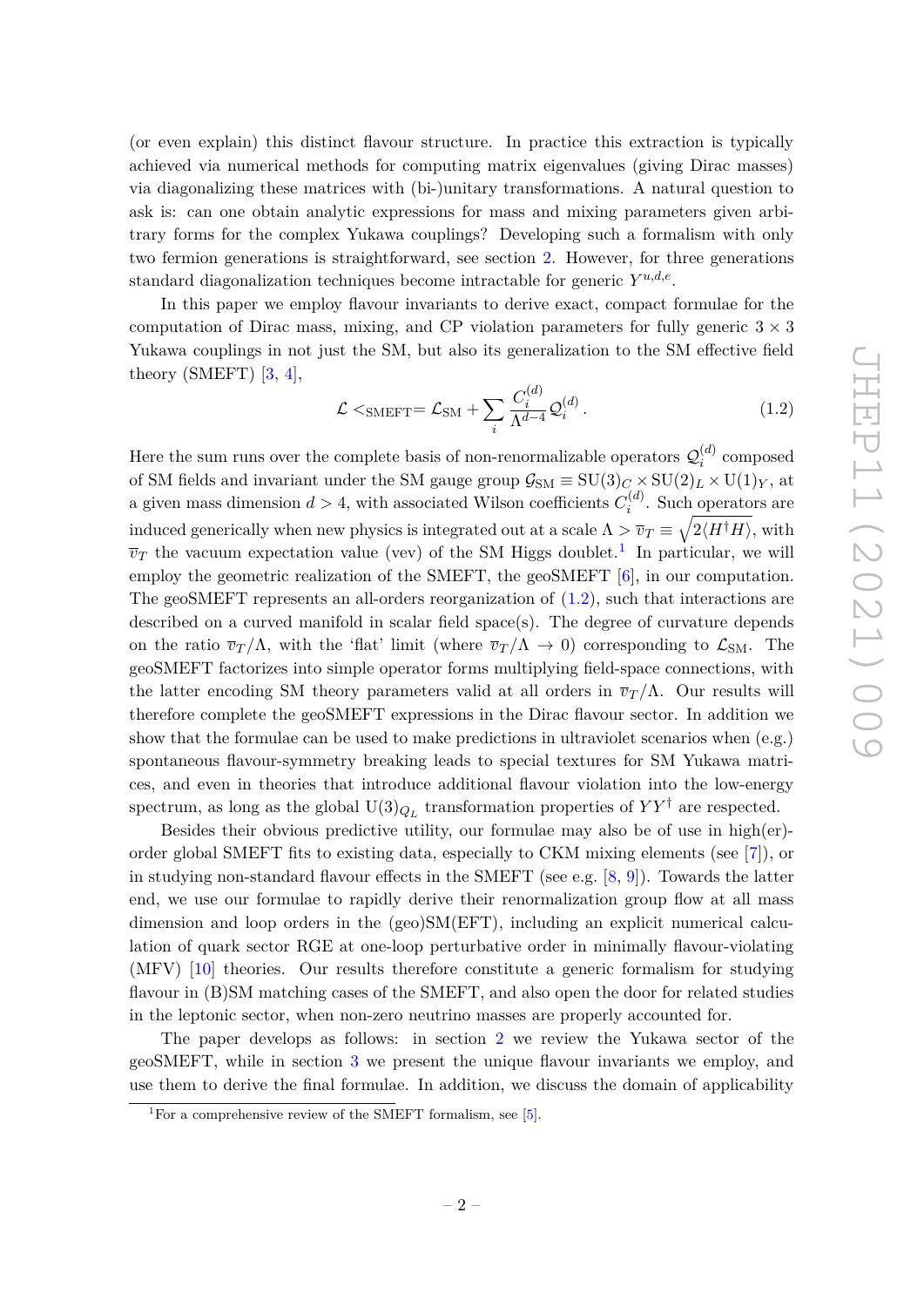of these expressions with demonstrated examples. In section [4](#page-13-0) we derive generic, analytic expressions for the renormalization group flow of the flavour parameters. Finally, we conclude in section [5,](#page-16-0) providing an outlook for the extension of this formalism into the lepton sector. Some useful formulae are presented in appendix [A.](#page-17-0)

#### <span id="page-3-0"></span>**2 The Yukawa sector of the (geo)SM(EFT)**

The geoSMEFT [\[6\]](#page-19-4) represents a re-organization of the SMEFT operator product expansion  $(OPE)$  in  $(1.2)$ , such that

$$
\mathcal{L}_{\text{SMEFT}} = \sum_{i} G_i (I, A, \phi, \ldots) f_i.
$$
 (2.1)

Here  $G_i$  are field-space connections that depend on the group indices  $I, A$  of all internal symmetry groups, and real scalar field coordinates  $\phi_I$  of the  $SU(2)_L$  Higgs doublet, normalized as follows:<sup>[2](#page-3-1)</sup>

$$
H(\phi_I) = \frac{1}{\sqrt{2}} \begin{bmatrix} \phi_2 + i\phi_1 \\ \phi_4 - i\phi_3 \end{bmatrix} \implies \tilde{H}(\phi_I) = \frac{1}{\sqrt{2}} \begin{bmatrix} \phi_4 + i\phi_3 \\ -\phi_2 + i\phi_1 \end{bmatrix}.
$$
 (2.2)

On the other hand, *f<sup>i</sup>* are operator forms composed of the Lorentz-index-carrying building blocks of  $\mathcal{L}_{\text{SMEFT}}$ , and which are  $(\text{largely})^3$  $(\text{largely})^3$  independent of  $\phi$ . That is, upon the Higgs obtaining its vev, the tower of interactions composing  $G_i$  reduces to a number and emissions of *h* (the propagating Higgs field), while *f<sup>i</sup>* remains a distinct operator of SM fields and derivatives. Critically, by using Hilbert series techniques one can show that, at least for two- and three-point functions, the number of  $f_i$  saturates to a constant value at arbitrary mass-dimension. This then allows the field-space connections *G<sup>i</sup>* , and thereby important theory parameters (e.g. gauge boson masses, gauge couplings, weak mixing angles, the Higgs mass, etc.), to be defined at all orders in the SMEFT's characteristic  $\overline{v}_T/\Lambda$  expansion. For a complete description of the geoSMEFT see [\[6\]](#page-19-4), which builds on prior work  $[11-14]$  $[11-14]$ . See [\[15–](#page-19-12)[18\]](#page-19-13) for recent geoSMEFT applications.

In what follows we are only concerned with the Yukawa sector of the effective theory, i.e. with non-renormalizable SMEFT operators of the form

<span id="page-3-4"></span>
$$
Q_{\psi H}^{6+2n} = \left(H^{\dagger} H\right)^{n+1} \left(\bar{\psi}_{L,p} \psi_{R,r} H\right) \quad \text{with} \quad n \ge 0, \tag{2.3}
$$

with  $\psi_L \in \{Q, L\}_L$  and  $\psi_R \in \{u, d, e\}_R$ , and where  $H \to \tilde{H}$  in the second bracket when  $\psi_R = u_R$ . Hence the classification of two- and three-point functions in terms of their field space connections and composite operator forms, as already present in  $[6]$ , is sufficient for our purposes. From there we recall the two-point Yukawa function  $Y(\phi)\overline{\psi}_1\psi_2$ , whose field space connection  $Y(\phi)$  is given by

<span id="page-3-3"></span>
$$
Y_{pr}^{\psi_1}(\phi_I) = \frac{\delta \mathcal{L}_{\text{SMEFT}}}{\delta(\overline{\psi}_{2,p}^I \psi_{1,r})} \bigg|_{\mathcal{L}(\alpha,\beta,\dots)\to 0},\tag{2.4}
$$

<span id="page-3-2"></span><span id="page-3-1"></span><sup>&</sup>lt;sup>2</sup> $\phi_4$  is expanded around the vev via  $\phi_4 \rightarrow \phi_4 + \overline{v}_T$ .

<sup>&</sup>lt;sup>3</sup>Except powers of  $D^{\mu}H$ , which get grouped with  $f_i$ . This residual scalar coordinate-dependence in the composite operator forms manifests in powers of  $\partial_{\mu}h$ , upon the Higgs acquiring its vev.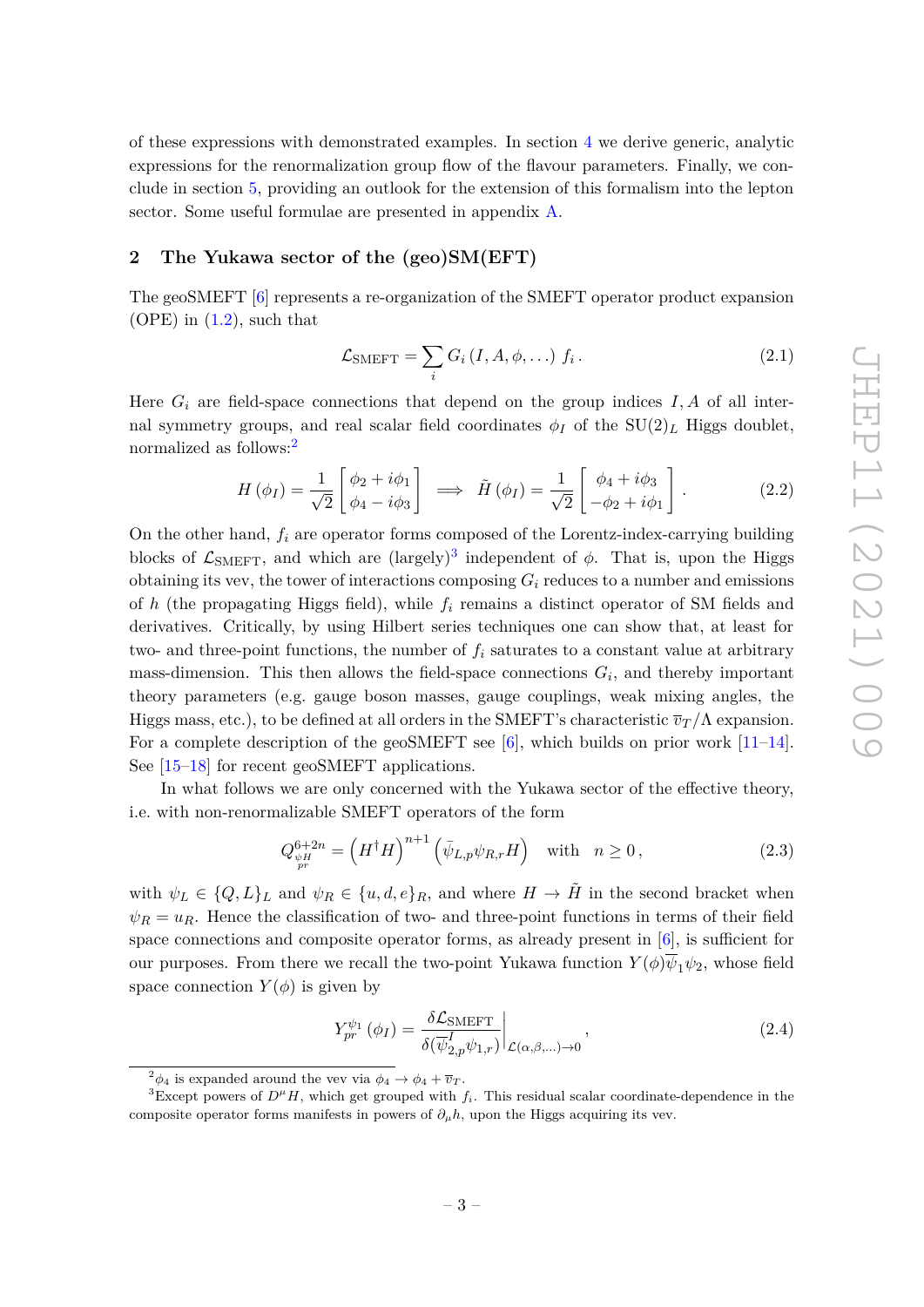for a generic fermion sector  $\psi \in \{u, d, e\}$ . Here  $\alpha, \beta, \dots$  denote effective gauge couplings etc., such that the notation  $\mathcal{L}(\alpha,\beta,\ldots) \to 0$  implies that all Lagrangian terms and spin connections with non-trivial Lorentz indices are sent to zero. As a demonstrative example, the Higgs potential is given simply by  $V(\phi) = -\mathcal{L}_{\text{SMEFT}}|_{\mathcal{L}(\alpha,\beta,\ldots)\to 0}$ .

Using [\(2.4\)](#page-3-3) one quickly arrives at the explicit expressions for the fermionic field space connections,

$$
Y_{pr}^{\psi}(\phi_{I}) = -H(\phi_{I}) \left[ Y_{\psi} \right]_{pr}^{\dagger} + H(\phi_{I}) \sum_{n=0}^{\infty} C_{\psi_{I}^{H}}^{(6+2n)} \left( \frac{\phi^{2}}{2} \right)^{n}, \qquad (2.5)
$$

where again  $H \to \tilde{H}$  when  $\psi = u$ , from which one defines the all-orders Yukawa couplings

<span id="page-4-1"></span>
$$
[\mathcal{Y}^{\psi}]_{rp} = \frac{\delta(Y_{pr}^{\psi})^{\dagger}}{\delta h}\Big|_{\phi_i \to 0} = \frac{\sqrt{h}^{44}}{\sqrt{2}} \left( [Y_{\psi}]_{rp} - \sum_{n=3}^{\infty} \frac{2n-3}{2^{n-2}} \tilde{C}_{\psi H}^{(2n), \star} \right). \tag{2.6}
$$

Here  $\sqrt{h}^{44}$  is the 44 component of the matrix square-root of the expectation value for the scalar field space metric,  $\langle h^{IJ} \rangle^{1/2}$ ;  $h^{IJ}(\phi)$  is the all-orders connection for derivative Higgs operators:  $\mathcal{L} \supset h_{IJ}(\phi) (D_\mu \phi)^I (D^\mu \phi)^J$ . Also note that the Wilson coefficients have been normalized in [\(2.6\)](#page-4-1) such that  $\tilde{C}_i^{(2n)} \equiv C_i^{(2n)}$  $\int_i^{(2n)} \overline{v}_T^{2n-4}/\Lambda^{2n-4}$ . Finally, we recall that the fermion mass matrices are given after the Higgs acquires it vev,

$$
[M_{\psi}]_{rp} = \langle (Y_{pr}^{\psi})^{\dagger} \rangle. \tag{2.7}
$$

The flavour structure of the theory can be analyzed in either phase, and so in what follows we generally work with the Yukawa matrices in [\(2.6\)](#page-4-1).

## <span id="page-4-0"></span>**2.1 Extension to fermionic mixing**

Our goal is to extend the definition of all-orders parameters in the geoSMEFT to the fermion mass and mixing sector, i.e. those quantities defined in the fermion mass-eigenstate basis, where the different generations of a given fermion family (e.g. *u*, *c*, *t*) can be physically distinguished by their distinct masses. As in the SM, this requires the diagonalization of [\(2.6\)](#page-4-1), which can be achieved through a bi-unitary transformation on both the  $SU(2)_L$ doublet and singlet fermion fields:

$$
[U_{\psi L}^{\dagger}]_{ir} [\mathcal{Y}^{\psi}]_{rp} [U_{\psi R}]_{pj} \equiv [D_{\psi}]_{ij} = \text{diag}(y_{\psi 1}, y_{\psi 2}, y_{\psi 3}). \qquad (2.8)
$$

One can rotate away the dependence on the singlet transformations by constructing the Hermitian combinations  $\mathcal{Y} \mathcal{Y}^{\dagger}$  and diagonalizing these objects through unitary field transformations, i.e.

$$
[U^{\dagger}_{\psi L}]_{ir} \left[ \mathcal{Y}^{\psi} \mathcal{Y}^{\psi,\dagger} \right]_{rp} [U_{\psi L}]_{pj} = \text{diag} \left( y_{\psi 1}^2, y_{\psi 2}^2, y_{\psi 3}^2 \right) . \tag{2.9}
$$

Dropping the *L* subscript from the mixing matrices, one then writes the physical CKM matrix as the overlap between up and down-quark fermion mixing:

$$
V_{\text{CKM}} \equiv U_u^{\dagger} U_d \equiv \begin{pmatrix} V_{ud} & V_{us} & V_{ub} \\ V_{cd} & V_{cs} & V_{cb} \\ V_{td} & V_{ts} & V_{tb} \end{pmatrix} . \tag{2.10}
$$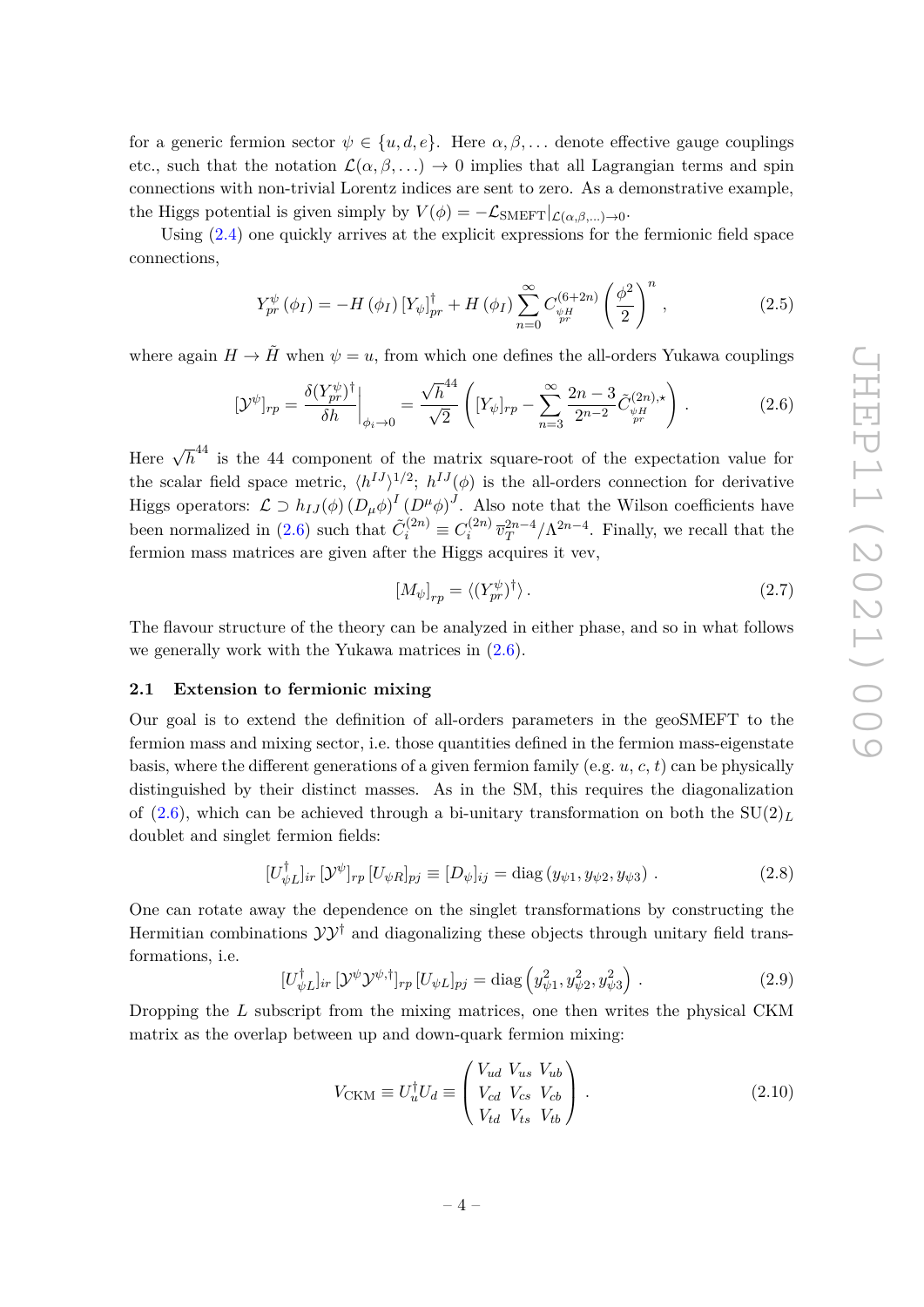As mentioned in the introduction,  $V_{\text{CKM}}$  can be generically parameterized in terms of three real mixing angles  $\theta_{ij}$  and a Dirac CP-violating phase  $\delta$ , and we do so with the standard Particle Data Group (PDG) [\[19\]](#page-20-0) representation,

$$
V_{CKM} = \begin{pmatrix} c_{12}c_{13} & s_{12}c_{13} & s_{13}e^{-i\delta} \\ -s_{12}c_{23} - c_{12}s_{23}s_{13}e^{i\delta} & c_{12}c_{23} - s_{12}s_{23}s_{13}e^{i\delta} & s_{23}c_{13} \\ s_{12}s_{23} - c_{12}c_{23}s_{13}e^{i\delta} & -c_{12}s_{23} - s_{12}c_{23}s_{13}e^{i\delta} & c_{23}c_{13} \end{pmatrix},
$$
(2.11)

where  $\cos \theta_{ij} \equiv c_{ij}$ , etc. Note that while the structural form of this matrix is identical to its SM counterpart, the mixing angles encode the fact that there is an infinite tower of higher-order operator forms contributing to the Yukawa connection (and therefore flavour violation), as shown in  $(2.6)$ . For notational simplicity we do not differentiate these 'effective' mixing elements from those in the flat limit where  $C \to 0$ .

As a final comment, we remind the reader that, while we choose to focus on the allorders geoSMEFT, which resolves various ambiguities relating to field redefinitions and operator bases in the effective theory (amongst other benefits), our conclusions hold at any given fixed order in the 'standard' SMEFT as well.

## <span id="page-5-0"></span>**3 All-orders masses, mixings, and CP-violation**

Our goal in this section is to derive expressions for the Yukawa eigenvalues  $y_i^2$  and CKM mixing parameters  $\theta_{ij}$  and  $\delta$ , in terms of  $\mathcal{Y}_{rp}$  alone, such that these Lagrangian parameters are defined at all orders in the  $\overline{v}_T/\Lambda$  expansion characterizing the geoSMEFT. To this end we first consider the two-generation case, where one can expand the flavour indices of  $\mathcal{Y}$ , finding

$$
\mathcal{Y} = \frac{\sqrt{h}^{44}}{\sqrt{2}} \left[ \begin{pmatrix} Y_{11} & Y_{22} \\ Y_{21} & Y_{22} \end{pmatrix} - \sum_{n=3}^{\infty} \frac{2n-3}{2^{n-2}} \begin{pmatrix} \tilde{C}_{11}^{(2n), \star} & \tilde{C}_{21}^{(2n), \star} \\ \tilde{C}_{12}^{(2n), \star} & \tilde{C}_{22}^{(2n), \star} \end{pmatrix} \right].
$$
 (3.1)

Such an expansion holds for both quark families  $\mathcal{Y}_{u,d}$ . To avoid bi-unitary transformations, we next form the Hermitian product  $\mathcal{Y} \mathcal{Y}^{\dagger}$ , and take its magnitude (anticipating the fact that no CP-violation is present in two-generation theories):

$$
|\mathcal{Y}\mathcal{Y}^{\dagger}| \equiv \begin{pmatrix} |\mathbf{y}_{11}| & |\mathbf{y}_{12}| \\ |\mathbf{y}_{12}| & |\mathbf{y}_{22}| \end{pmatrix} \implies U = \begin{pmatrix} \cos \theta & \sin \theta \\ -\sin \theta & \cos \theta \end{pmatrix}.
$$
 (3.2)

The off-diagonal elements of  $|\mathcal{YY}^{\dagger}|$  are equivalent due to Hermiticity, and one recognizes that this object is now a symmetric, real matrix, which is trivially diagonalized by *U*, leading to Yukawa eigenvalues and a mixing angle that can be expressed as

<span id="page-5-1"></span>
$$
y_{i,j}^2 = \frac{1}{2} \left( y_{11} + y_{22} \mp \sqrt{y_{11}^2 + 4y_{12}^2 - 2y_{11}y_{22} + y_{22}^2} \right), \qquad t_{2\theta} = \frac{2 |y_{12}|}{(|y_{22}| - |y_{11}|)}.
$$
 (3.3)

As  $\theta$  lives in the first quadrant by definition,  $\sin \theta > 0$ ,  $\cos \theta > 0$ , and hence  $\tan \theta > 0$ . Also, while we have derived [\(3.3\)](#page-5-1) in the arbitrary weak-interaction basis such that it holds in both the up and down-sectors, one can rotate without loss of generality to a flavour basis where either  $Y_d$  or  $Y_u$  is diagonal, respectively leading to either  $U_d = \mathbb{1}$  or  $U_u = \mathbb{1}$ . In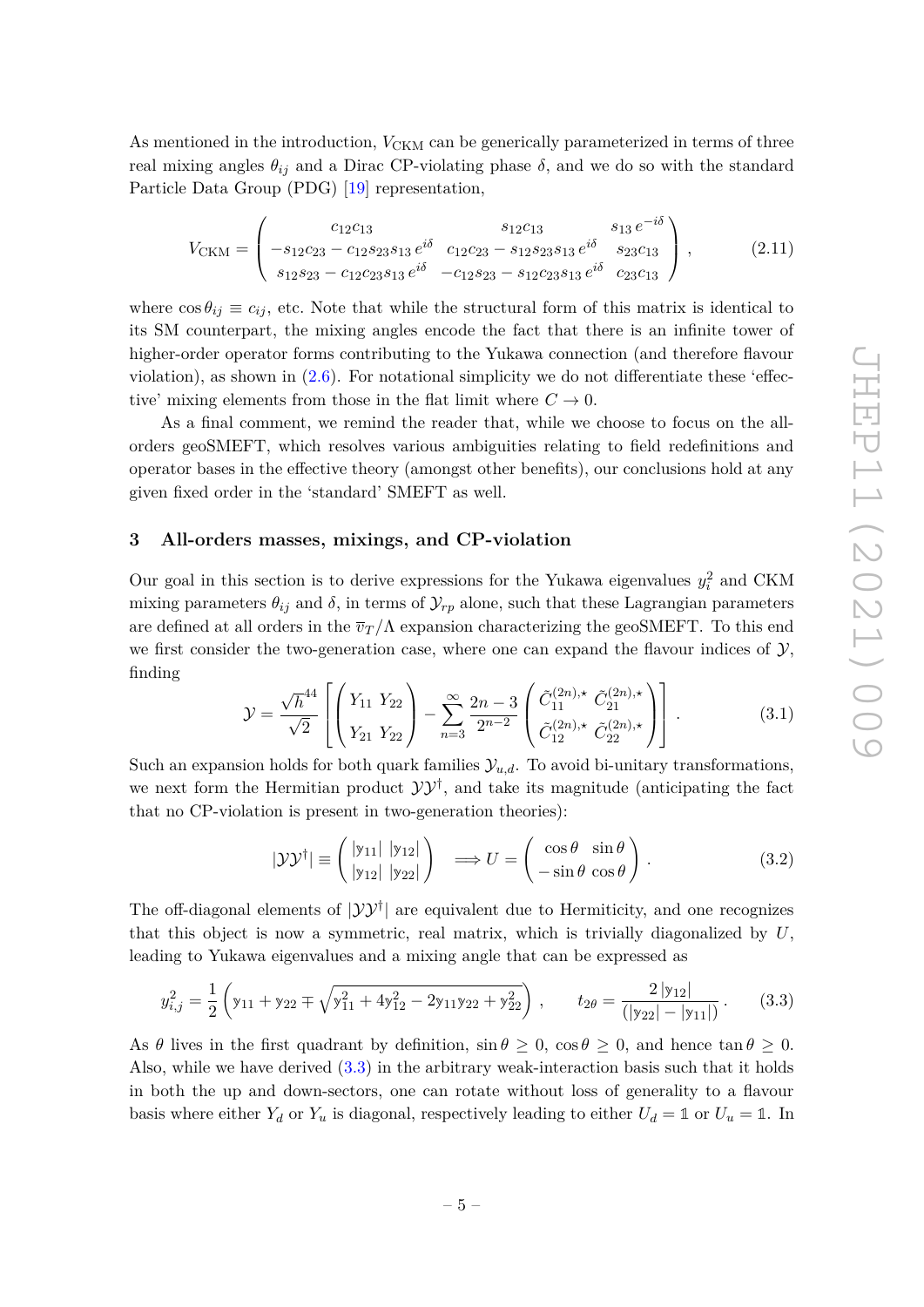this case  $\theta \to \theta_C$ , where  $\theta_C$  is the renowned (physical) Cabibbo angle [\[20\]](#page-20-1) describing the dominant CKM mixing between first and second quark generations. While [\(3.3\)](#page-5-1) is valid at all-orders in the geoSMEFT expansion in  $\overline{v}_T/\Lambda$ , there is clearly a basis dependence to the expressions which is undesirable when comparing with experiment. Furthermore, when three fermion generations are present, obtaining analogous expressions for  $y_i^2$ ,  $\theta_{ij}$ , and  $\delta$  becomes intractable if approached with standard diagonalization techniques as above, regardless of concerns over the basis-dependence of the results.

#### <span id="page-6-0"></span>**3.1 Approach with flavour invariants**

To circumvent these issues we will instead employ the (rephasing and weak-basis) invariant theory developed in  $[21-34]$  $[21-34]$ . While we leave the details of the invariant theory to these prior references, we recall that flavour invariants are objects that do not change under field redefinitions corresponding to unitary transformations of SM fermions under the global  $G_F \sim U(3)^5$  flavour symmetry. Such transformations correspond to basis changes of the Yukawa connections,[4](#page-6-1)

<span id="page-6-2"></span>
$$
Y^u \longrightarrow U_{Q_L}^{\dagger} Y^u U_{u_R}, \qquad Y^d \longrightarrow U_{Q_L}^{\dagger} Y^d U_{d_R}, \qquad (3.4)
$$

which, as argued above, are the fundamental objects encoding the mass and mixing parameters of the theory. Polynomials of  $Y^{\psi}$  define a group ring  $\mathbb C$  when the linear combinations of all possible products of the generators  $Y^{\psi}$  (with complex coefficients) are formed. The  $\mathcal{G}_F$ -invariant ring  $\mathbb{C}^{\mathcal{G}_F}$  is that set of polynomials unchanged under the action  $\mathcal{G}_F$  (cf. [\(3.4\)](#page-6-2)), and it can be shown that  $\mathbb{C}^{\mathcal{G}_F}$  is finitely generated. A central result of [\[22\]](#page-20-4) is an explicit representation of said generators, denoted  $I_i$  (and henceforth referred to simply as 'invariants'), for the quark sector of the SM with both two and three fermion generations. Here we extend this analysis to the geoSMEFT, and further use the invariants to extract our desired formulae.

In the case of three fermion generations, Hilbert Series techniques lead one to conclude that there are 11 polynomially independent invariants  $I_i$  [\[22\]](#page-20-4). In what follows we will actually use the representation and notation given in [\[23\]](#page-20-5) to present *I<sup>i</sup>* . Here, after defining the Hermitian combination  $YY^{\dagger} \equiv \mathcal{Y}$ , a complete set of 3D quark-sector invariants are reported as

<span id="page-6-4"></span><span id="page-6-3"></span>
$$
I_1 \equiv \text{tr}(\mathbb{Y}_u) , \qquad \hat{I}_3 \equiv \text{tr}(\text{adj}\,\mathbb{Y}_u) , \qquad \hat{I}_6 \equiv \text{tr}(\mathbb{Y}_u \text{ adj}\,\mathbb{Y}_u) = 3 \det \mathbb{Y}_u ,
$$
  
\n
$$
I_2 \equiv \text{tr}(\mathbb{Y}_d) , \qquad \hat{I}_4 \equiv \text{tr}(\text{adj}\,\mathbb{Y}_d) , \qquad \hat{I}_8 \equiv \text{tr}(\mathbb{Y}_d \text{ adj}\,\mathbb{Y}_d) = 3 \det \mathbb{Y}_d , \qquad (3.5)
$$

for invariants 'unmixed' between up and down sectors, and

$$
\hat{I}_5 \equiv \text{tr}(\mathbb{Y}_u \mathbb{Y}_d), \quad \hat{I}_7 \equiv \text{tr}(\text{adj}\,\mathbb{Y}_u \mathbb{Y}_d), \quad \hat{I}_9 \equiv \text{tr}(\mathbb{Y}_u \text{adj}\,\mathbb{Y}_d), \quad \hat{I}_{10} \equiv \text{tr}(\text{adj}\,\mathbb{Y}_u \text{adj}\,\mathbb{Y}_d), \quad (3.6)
$$

for real, mixed invariants. Note that it is natural to consider  $\mathbb{Y}_u$  and  $\mathbb{Y}_d$  when considering flavour symmetry violating effects as these two invariants are not simultaneously diagonalizable. This is why in meson mixing, for example, flavour violation is always proportional

<span id="page-6-1"></span><sup>4</sup>We focus only on the quark sector from this point forward. Additional discussion regarding extensions to leptons will be given in section [5.](#page-16-0)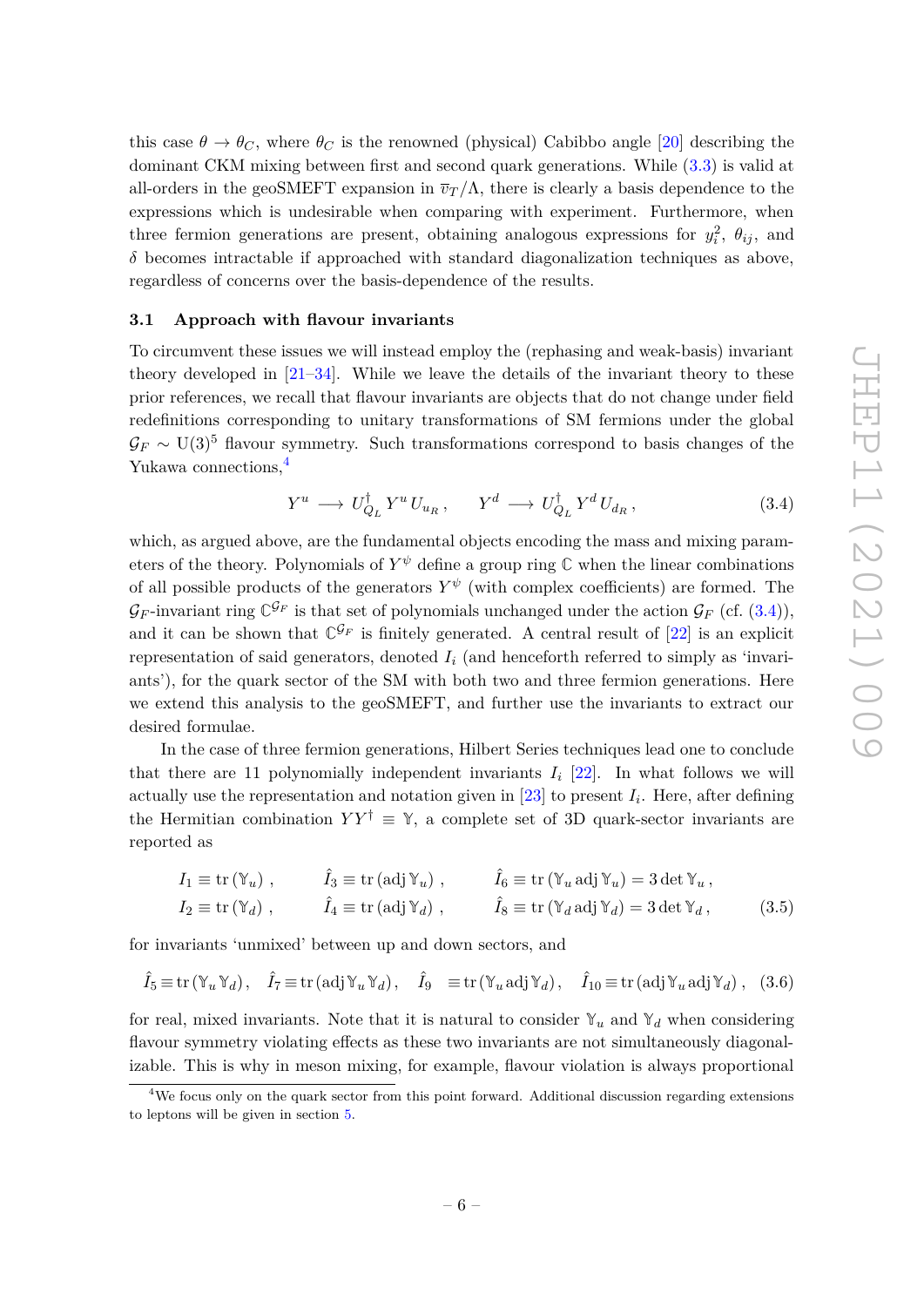to such invariants. One notes that [\(3.5\)](#page-6-3) contains all of the information required to extract the Yukawa eigenvalues. On the other hand,  $(3.6)$  know about the overlap between up and down sectors, and are therefore functions of the mixing elements  $U_{ij}^{u,d}$ . As there are four invariants, this is sufficient to extract the four independent elements of the (unitary) CKM mixing matrix. The expressions in  $(3.5)-(3.6)$  $(3.5)-(3.6)$  $(3.5)-(3.6)$  are all CP-even and  $\geq 0$ . Additionally there is the complex, CP-Odd invariant

<span id="page-7-1"></span>
$$
I_{11}^- = -\frac{3i}{8} \det \left[ \mathbb{Y}_u, \mathbb{Y}_d \right], \tag{3.7}
$$

which is proportional to the Jarlskog determinant [\[26\]](#page-20-6). This invariant will therefore be necessary for completely determining the sign of the Dirac CP-violating phase below.

Note that, in the above expressions, adj  $\mathbb{Y}$  are the adjoint matrices<sup>[5](#page-7-0)</sup> satisfying  $\mathbb{Y}$  adj  $\mathbb{Y}$  = det **Y**, i.e.

$$
adj \mathbb{Y} = \mathbb{Y}^2 - tr [\mathbb{Y}] \mathbb{Y} + \frac{1}{2} (tr^2 [\mathbb{Y}] - tr [\mathbb{Y}^2]) \mathbb{1},
$$
\n(3.8)

which holds for matrices that are diagonalized via unitary field transformations. Generalized expressions for adjoint matrices diagonalized by bi-unitary transformations can also be found. Both are derived directly from the Cayley-Hamilton identity for  $3 \times 3$  matrices [\[23\]](#page-20-5).

**Invariants.** A core observation of this work is that the structure of the flavour invariants is the same regardless of the mass dimension considered in the (geo)SM(EFT). This can be seen clearly in [\(2.6\)](#page-4-1), where one notes that the addition of higher-order SMEFT operators simply results in an all-orders reparameterization of each individual matrix element of the Hermitian objects **Y**, which compose the polynomial invariants. Hence we can freely form [\(3.5\)](#page-6-3)–[\(3.7\)](#page-7-1) with explicit dependence on the geoSMEFT's Hermitian Yukawa coupling,

<span id="page-7-2"></span>
$$
\mathbb{Y}_{rp} = \frac{\hbar}{2} \left( Y_{ri} Y_{pi}^{\star} - \sum_{n'}^{\infty} f(n') Y_{ri} \tilde{C}_{ip}^{(2n')} - \sum_{n}^{\infty} f(n) \tilde{C}_{ir}^{(2n),\star} Y_{pi}^{\star} + \sum_{n,n'}^{\infty} f(n) f(n') \tilde{C}_{ir}^{(2n),\star} \tilde{C}_{ip}^{(2n')} \right),
$$
\n(3.9)

where  $h \equiv ($  $\overline{h}^{44}$ )( $\sqrt{h}^{44}$ )<sup>\*</sup>,  $f(n) = \frac{2n-3}{2^{n-2}}$ , and analogously for  $f(n')$ . We observe that [\(3.9\)](#page-7-2) represents the fundamental BSM object in this formalism.

**Quark masses.** Proceeding to the extraction of the quark Yukawa eigenvalues  $y^2$ , we solve the system of equations in [\(3.5\)](#page-6-3), finding

<span id="page-7-4"></span><span id="page-7-3"></span>
$$
y_i^2 = \frac{(-2)^{1/3}}{3\psi_u} \left( I_1^2 - 3\hat{I}_3 + (-2)^{-1/3} I_1 \psi_u + (-2)^{-2/3} \psi_u^2 \right),
$$
\n
$$
y_{j,k}^2 = \frac{1}{12\psi_u} ((-2)^{4/3} I_1^2 - 3 \cdot (-2)^{4/3} \hat{I}_3 + 4I_1 \psi_u + (2 \cdot 4I_1 \psi_u + (2 \cdot 4I_1 \psi_u + (2 \cdot 4I_1 \psi_u + (2 \cdot 4I_1 \psi_u + (2 \cdot 4I_1 \psi_u + (2 \cdot 4I_1 \psi_u + (2 \cdot 4I_1 \psi_u + (2 \cdot 4I_1 \psi_u + (2 \cdot 4I_1 \psi_u + (2 \cdot 4I_1 \psi_u + (2 \cdot 4I_1 \psi_u + (2 \cdot 4I_1 \psi_u + (2 \cdot 4I_1 \psi_u + (2 \cdot 4I_1 \psi_u + (2 \cdot 4I_1 \psi_u + (2 \cdot 4I_1 \psi_u + (2 \cdot 4I_1 \psi_u + (2 \cdot 4I_1 \psi_u + (2 \cdot 4I_1 \psi_u + (2 \cdot 4I_1 \psi_u + (2 \cdot 4I_1 \psi_u + (2 \cdot 4I_1 \psi_u + (2 \cdot 4I_1 \psi_u + (2 \cdot 4I_1 \psi_u + (2 \cdot 4I_1 \psi_u + (2 \cdot 4I_1 \psi_u + (2 \cdot 4I_1 \psi_u + (2 \cdot 4I_1 \psi_u + (2 \cdot 4I_1 \psi_u + (2 \cdot 4I_1 \psi_u + (2 \cdot 4I_1 \psi_u + (2 \cdot 4I_1 \psi_u + (2 \cdot 4I_1 \psi_u + (2 \cdot 4I_1 \psi_u + (2 \cdot 4I_1 \psi_u + (2 \cdot 4I_1 \psi_u + (2 \cdot 4I_1 \psi_u + (2 \cdot 4I_1 \psi_u + (2 \cdot 4I_1 \psi_u + (2 \cdot 4I_1 \psi_u + (2 \cdot 4I_1 \psi_u + (2 \cdot 4I_1 \psi_u + (2 \cdot 4I_1 \psi_u + (2 \cdot 4I_1 \psi_u + (2 \cdot 4I_1 \psi_u + (2 \cdot 4I_1 \psi_u + (2 \cdot 4I_1 \psi_u + (2 \cdot
$$

<span id="page-7-0"></span><sup>&</sup>lt;sup>5</sup>These matrices are adjoint under the  $SU(3)_{Q_L}$  quark flavour subgroup of the global  $U(3)^5$  SM flavour symmetry, i.e.  $U(3)^5 \supset U(3)^3/U(1)_B \sim SU(3)_{Q_L} \times U(3)_{u_R} \times U(3)_{d_R}$ , with  $U(1)_B$  global baryon number.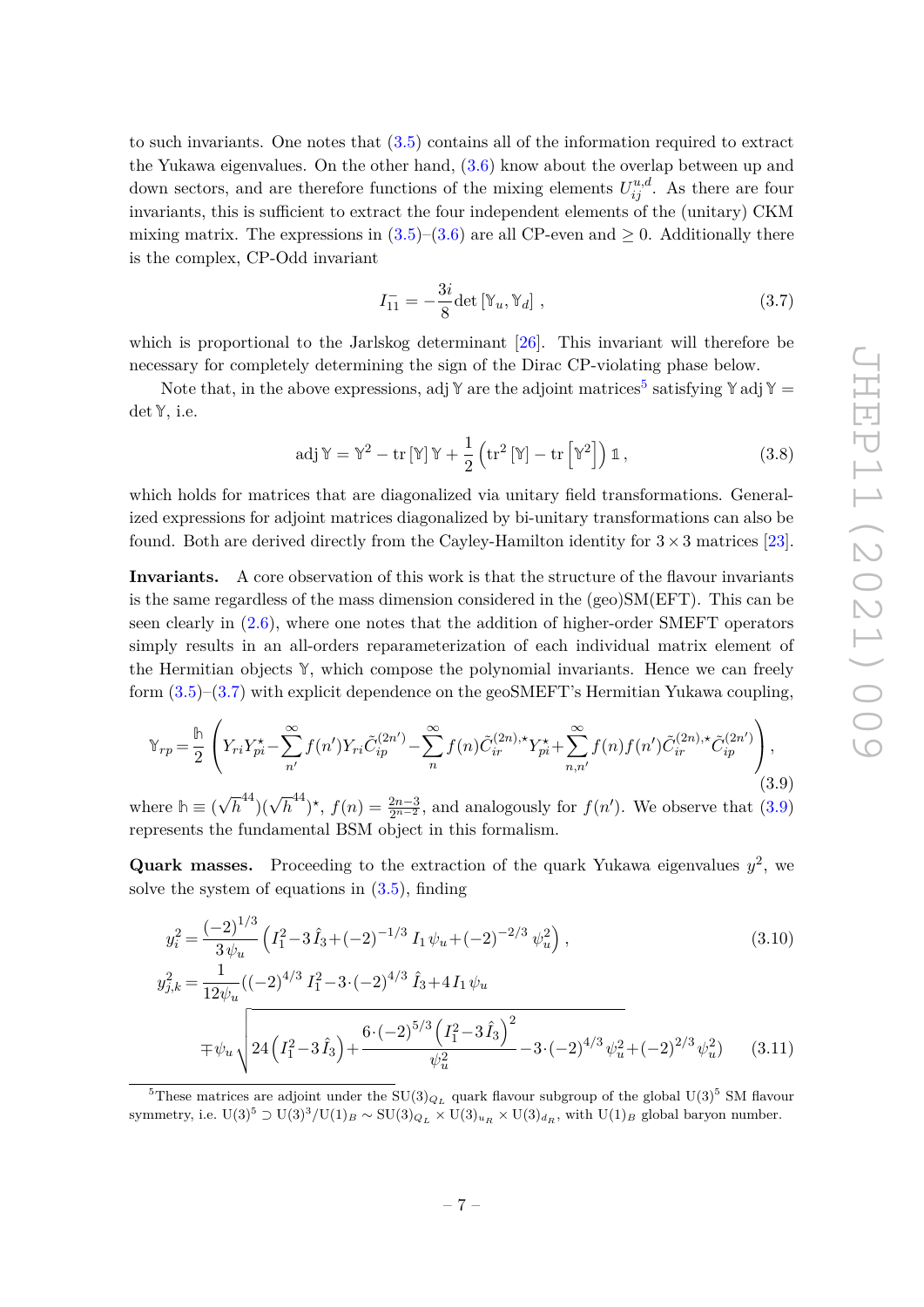for the up-quark Yukawa eigenvalues, where the  $\psi_u$  parameter is given by

$$
\psi_u = \left(-2\,I_1^3 + 9\,I_1\hat{I}_3 - 9\,\hat{I}_6 + 3\,\sqrt{-3\,I_1^2\hat{I}_3^2 + 12\,\hat{I}_3^3 + 4\,I_1^3\hat{I}_6 - 18\,I_1\hat{I}_3\hat{I}_6 + 9\,\hat{I}_6^2}\right)^{1/3}.\tag{3.12}
$$

Recall that by definition the functions  $y^2$  and  $I_{1,3,6}$  are  $\geq 0$ , and of course  $y^2$  is also real. While certain individual expressions on the r.h.s. of these equations are imaginary, we have checked that the eigenvalues are in fact real. Note also that the system of equations in [\(3.5\)](#page-6-3) permits six different solutions, corresponding to the six different possible mass hierarchies for *yu,c,t*. The unmixed mass invariants remain constant under the transposition of any two flavour-eigenstate indices, e.g.  $I_1 = I_1(i \leftrightarrow j)$ . However, by definition, one recognizes the up quark as the lightest generation, the top as the heaviest, and the charm as the intermediate,

$$
y_u^2 \equiv \min\{y_i^2, y_j^2, y_k^2\}, \qquad y_c^2 \equiv \min\{y_i^2, y_j^2, y_k^2\} \qquad y_t^2 \equiv \max\{y_i^2, y_j^2, y_k^2\}.
$$
 (3.13)

Furthermore, the expressions for the down-quark mass-eigenvalues are analogous to  $(3.10)$ –  $(3.11)$ , replacing

<span id="page-8-2"></span>
$$
\{I_1, \hat{I}_3, \hat{I}_6\} \longrightarrow \{I_2, \hat{I}_4, \hat{I}_8\}
$$
\n(3.14)

which, when implemented, results also in the notation change  $\psi_u \longrightarrow \psi_d$  in the final equations. The beauty of  $(3.10)$ – $(3.11)$  is that their r.h.s. can be calculated in any arbitrary flavour basis, whilst the l.h.s. are always the mass eigenvalues (up to the Higgs vev).

**CKM parameters.** Given the Yukawa/mass eigenvalues at all orders, one can then move to the four real CKM parameters, which can be obtained by solving the system of equations implied by  $\hat{I}_{5,7,9,10,11}$ . We will solve  $(3.6)$  for  $|V_{cd}|^2$ ,  $|V_{cs}|^2$ ,  $|V_{td}|^2$ , and  $|V_{ts}|^2$ , and then use the unitarity constraints of the CKM matrix to uniquely determine its remaining matrix elements in terms of the invariants  $\hat{I}_{5,7,9,10,11}$ . We then have all of the information required to determine the three mixing angles  $s_{ij}$ , which upon using the final  $I_{11}^-$  invariant will give us the phase  $\delta$ . Critically, we observe that  $(3.6)$  does not permit multiple solutions for  $|V_{ij}|^2$ .

Proceeding along these lines, it is straightforward to derive the following compact expressions for the mixing angles  $s_{ij}$ :

$$
s_{13} = \left[ \frac{-\hat{I}_{10} - y_b^2 \left( \hat{I}_7 - \Delta_{ds}^+ \Delta_{uc}^+ \Delta_{ut}^+ \right) - y_u^2 \left( \hat{I}_9 + y_b^2 \left( \hat{I}_5 - y_b^2 \Delta_{ct}^+ \right) - y_d^2 y_s^2 \Delta_{ct}^+ \right)}{\Delta_{bd}^- \Delta_{bs}^- \Delta_{cu}^- \Delta_{ut}^-} \right]^{1/2}, \qquad (3.15)
$$

$$
s_{23} = \left[ \frac{\Delta_{tu}^{-} \left( -\hat{I}_{10} + y_c^2 \left( -\hat{I}_9 + \left( y_b^4 + y_d^2 y_s^2 \right) \Delta_{ut}^{+} \right) + y_b^2 \left( -\hat{I}_7 + y_c^2 \left( -\hat{I}_5 + \Delta_{ct}^{+} \Delta_{ds}^{+} \right) + y_u^2 \Delta_{ct}^{+} \Delta_{ds}^{+} \right) \right)}{\Delta_{ct}^{-} \left( \hat{I}_{10} + y_u^2 \hat{I}_9 + y_b^2 \left( \hat{I}_7 + y_u^2 \left( \hat{I}_5 - 2 \Delta_{ct}^{+} \Delta_{ds}^{+} \right) \right) - \left( y_u^4 + y_c^2 y_t^2 \right) \left( y_b^4 + y_d^2 y_s^2 \right) \right)} \right]^{1/2} \tag{3.16}
$$

$$
s_{12} = \left[ \frac{\Delta_{db}^{-}(\hat{I}_{10} + y_s^2(\hat{I}_{7} - y_c^2 y_t^2 \Delta_{db}^{+})) + y_u^2 \Delta_{bd}^{-}(-\hat{I}_{9} - y_s^2 \hat{I}_{5} + \Delta_{sb}^{+} \Delta_{ct}^{+} \Delta_{ds}^{+}) + y_u^4 y_s^2 (y_b^4 - y_d^4)}{\Delta_{ds}^{-}(\hat{I}_{10} + y_u^2 \hat{I}_{9} + y_b^2(\hat{I}_{7} + y_u^2(\hat{I}_{5} - 2\Delta_{ct}^{+} \Delta_{ds}^{+})) - (y_b^4 + y_d^2 y_s^2)(y_u^4 + y_c^2 y_t^2)} \right]^{1/2}, \quad (3.17)
$$

which are given in terms of the Yukawa eigenvalues  $y_i^2$  and the difference/sum parameters  $\Delta_{ij}^{\pm}$  defined by

<span id="page-8-1"></span><span id="page-8-0"></span>
$$
\Delta_{ij}^{\pm} \equiv y_i^2 \pm y_j^2. \tag{3.18}
$$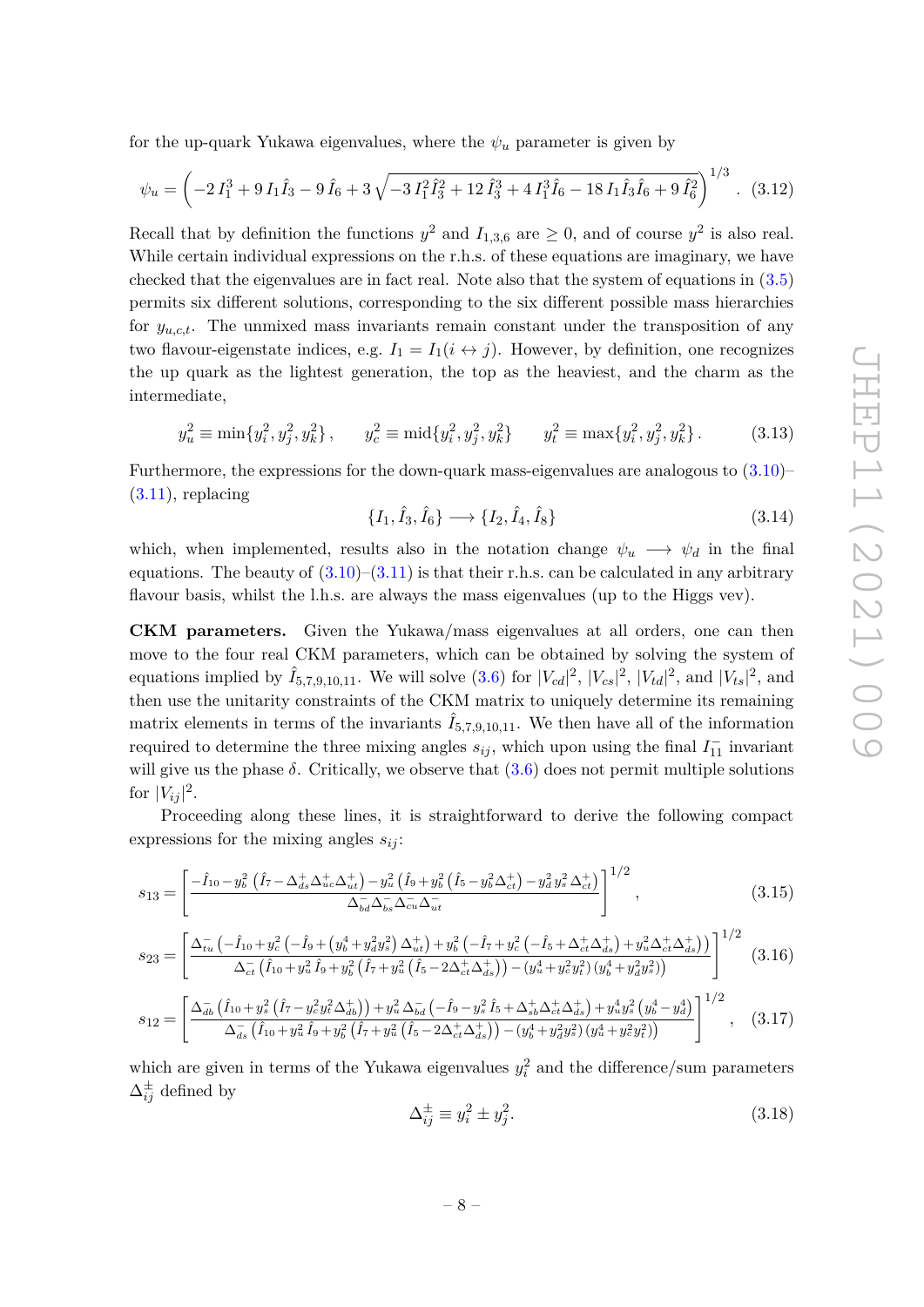Given the expressions in  $(3.10)$ – $(3.11)$  for  $y_i^2$ , one then has the desired final expressions entirely in terms of the flavour-invariants  $I_i$ . Note that, by definition, these angles lie in the first quadrant,  $0 \leq s_{ij} \leq \frac{\pi}{2}$  $\frac{\pi}{2}$ . Finally, one can use  $I_{11}^-$ , along with  $(3.15)-(3.17)$  $(3.15)-(3.17)$  $(3.15)-(3.17)$ , to derive that

<span id="page-9-1"></span>
$$
s_{\delta} = \frac{4}{3} I_{11} \left[ \Delta_{tc}^{-} \Delta_{tu}^{-} \Delta_{cu}^{-} \Delta_{bs}^{-} \Delta_{bd}^{-} \Delta_{sd}^{-} s_{12} s_{13} s_{23} \left( 1 - s_{23}^2 \right)^{1/2} \left( 1 - s_{12}^2 \right)^{1/2} \left( 1 - s_{13}^2 \right) \right]^{-1} . \quad (3.19)
$$

As  $I_{11}^-$  is not guaranteed to be  $\geq 0$ , one sees that [\(3.19\)](#page-9-1) uniquely pins down the sign of *δ*. These expressions therefore complete the list of quark flavour parameters in the (geo)SM(EFT);  $(3.10)$ – $(3.19)$  and their renormalization group flow (cf.  $(4.2)$ – $(4.6)$  in section [4\)](#page-13-0) represent the core results of this work.

#### <span id="page-9-0"></span>**3.2 Numerical checks**

In order to probe the reliability and accuracy of  $(3.10)$ – $(3.19)$  we performed a series of numerical tests. Specifically we have built an automated script that  $6$ 

- 1. assembles  $\mathcal{Y}_{rp}^{\psi}$  by randomly drawing up a list of *n*-1, 3×3 arrays of complex numbers and assigning these arrays to  $Y_{rp}^{\psi}$  and  $\tilde{C}_{\psi H}^{(2n)}$ , thereby forming the effective Yukawa coupling in [\(2.6\)](#page-4-1). The Hermitian combination  $[\mathcal{YY}^{\dagger}]$ *rp* is then constructed.
- 2. computes the invariants using  $(3.5)$ – $(3.6)$ , the Yukawa eigenvalues from  $(3.10)$ – $(3.11)$ , the mixing angles from  $(3.15)$ – $(3.17)$ , and finally the Dirac phase from  $(3.19)$ .
- 3. simultaneously computes the eigenvalues of the Hermitian coupling obtained in **(1)** numerically.
- 4. simultaneously computes the diagonalizing matrices  $U_{(u,d)}$  numerically and extracts the four physical parameters of the CKM matrix. This is achieved by
	- (a) computing the eigenvectors of  $[\mathcal{Y}^{(u,d)}\mathcal{Y}^{(u,d),\dagger}]$ . These are normalized to unit vectors  $\mathbf{v}_i$  and then the numerical matrices are defined by  $U_{(u,d)} \equiv$  $\left(\mathbf{v}_1^{(u,d),T}\right)$  $\binom{(u,d),T}{1}, \vee \binom{(u,d),T}{2}$  $\frac{(u,d),T}{2}, \sqrt[n]{3}$  $\binom{(u,d),T}{3}$ .
	- (b) computing the CKM matrix as  $V_{\text{CKM}} = U_u^{\dagger} \cdot U_d$ .
	- (c) uniquely extracting the  $s_{13}$  mixing angle from  $V_{13}$ ,  $s_{13} = |V_{13}|$ .
	- (d) uniquely extracting the  $s_{23}$  mixing angle from  $V_{23}$ ,  $s_{23} = |V_{23}| / \sqrt{1 s_{13}^2}$ .
	- (e) uniquely extracting the  $s_{12}$  mixing angle from  $V_{12}$ ,  $s_{12} = |V_{12}| / \sqrt{1 s_{13}^2}$ .
	- (f) uniquely extracting the  $s<sub>δ</sub>$  phase in a phase-convention-independent manner from the Jarlskog invariant *J*.

<span id="page-9-2"></span><sup>&</sup>lt;sup>6</sup>Note that we do this computation in the arbitrary flavour / weak-eigenstate basis where all matrix elements are a priori non-zero and complex. To obtain our numerical results we use Mathematica's builtin Eigenvalues and Eigenvectors functional calls, and at no point in this numerical procedure was any information about the flavour invariants  $I_i$  given to the extraction code.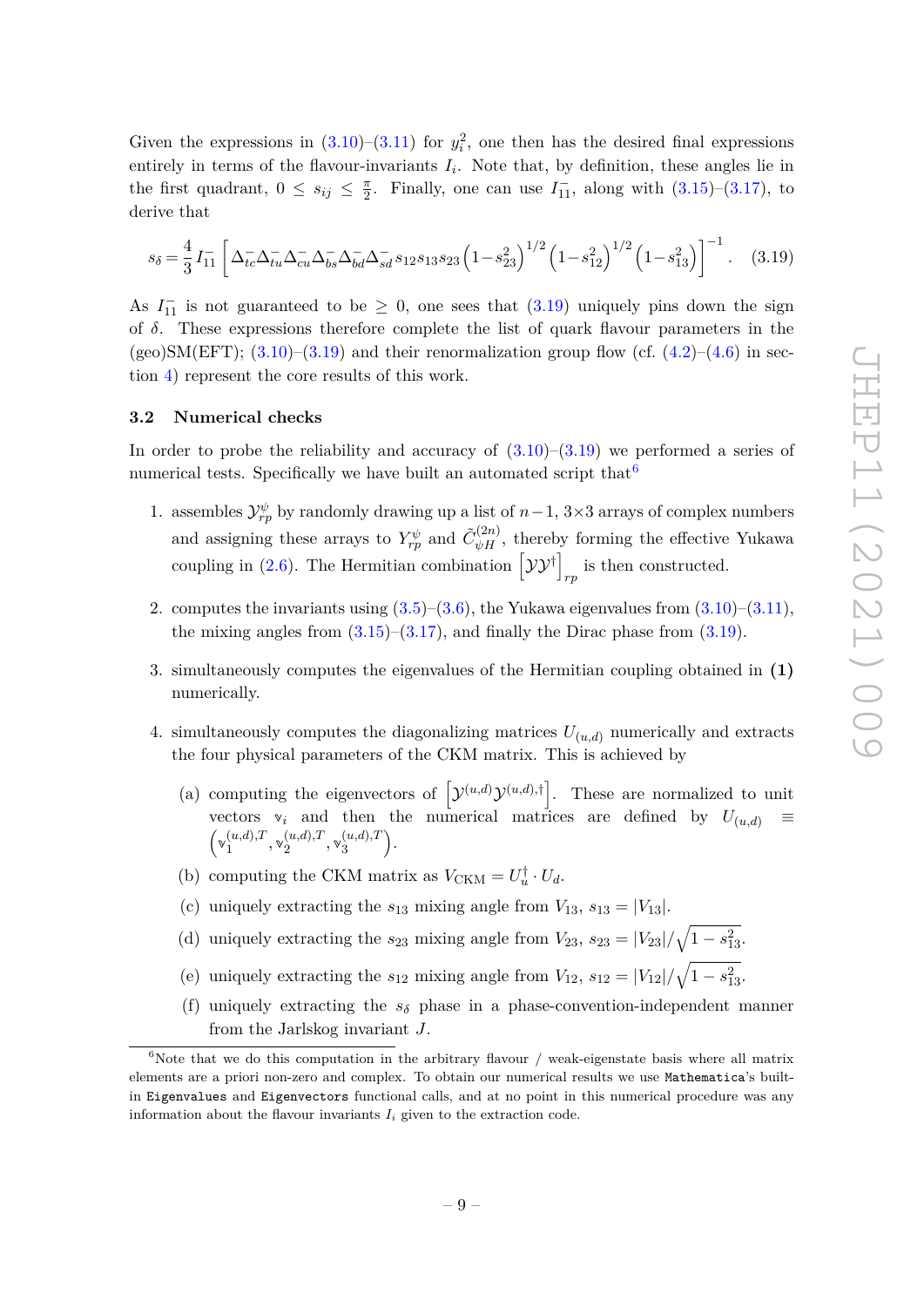5. subtracts the values obtained in **(4)** from those in **(2)**. Their differences are added to a list, and the process is repeated, at various *n*.

The result is that, in no draw and with no parameter, and at arbitrary mass-dimension *n* and new physics scales  $\Lambda$ ,<sup>[7](#page-10-1)</sup> are the differences between the values computed with  $(3.10)$ [\(3.19\)](#page-9-1) in step **(2)** and those computed with the numerical procedure between steps **(3)-(4)** greater than the numerical tolerance we allow for  $(10^{10}$  in this case). As is clear, these checks therefore validate the expressions in  $(3.10)$ – $(3.19)$  in a highly non-trivial manner.

#### <span id="page-10-0"></span>**3.3 Applicability to other BSM scenarios**

Given  $(3.10)$ – $(3.19)$ , it is interesting to note when they do (and do not) apply. Indeed, the formalism is in general complete when  $(3.5)-(3.7)$  $(3.5)-(3.7)$  $(3.5)-(3.7)$  are sufficient to extract all of the flavour parameters of the low-energy theory. As described above, these are determined by analyzing the global flavour group ring  $\mathbb{C}^{\mathcal{G}_F}$ , based on the transformation properties of  $Y^{\psi}$  in [\(3.4\)](#page-6-2). Hence  $(3.10)$ – $(3.19)$  hold in any theory where  $(3.4)$  represents the generic transformation  $p$  properties of the Dirac Yukawa/mass matrices under  $\mathcal{G}_F$ , such that  $Y^\psi Y^\psi{}^\dagger \to U^\dagger Y^\psi Y^\psi{}^\dagger U$ under global flavour transformations  $U \in U(3)_{Q_L}$ , including theories where  $Y^{\psi}$  or  $M^{\psi}$ originate from ultraviolet dynamics [\[22\]](#page-20-4). Of course, if  $Y^{\psi}Y^{\psi}$ <sup>†</sup> respects these transformation properties, but there are additional sources of flavour violation in the infrared spectrum,  $(3.5)$ – $(3.7)$  will be incomplete as there are just enough invariants to uniquely determine the 10 (13) flavour parameters of the quark (quark  $+$  charged lepton) Yukawa sector. More invariants would be required to extract the values of parameters associated to the additional flavour violation.

For academic purposes we also consider the case when global flavour rotations are not family-universal, i.e. when

<span id="page-10-2"></span>
$$
\{\mathbb{Y}_u, \mathbb{Y}_d\} \to \{\mathbb{Y}'_u, \mathbb{Y}'_d\} = \{U_\chi^{u\dagger} \mathbb{Y}_u U_\chi^u, U_\chi^{d\dagger} \mathbb{Y}_d U_\chi^d\} \quad \text{with} \ \ U_\chi^d \neq U_\chi^u. \tag{3.20}
$$

Such a situation may be conceivable in the broken electroweak phase, e.g. Here we observe that  $(3.5)$  (which we denote  $\hat{I}_{\text{mass}}$ ), and therefore  $(3.10)$ – $(3.11)$ , still hold as basisindependent expressions, since  $\hat{I}_{\text{mass}} \to \hat{I}'_{\text{mass}} = \hat{I}_{\text{mass}}$  due to the cyclic property of the Trace. However,  $(3.6)$ – $(3.7)$  do not exhibit this invariance generically. This is clear, for example, in  $\hat{I}_5$ :

$$
\hat{I}'_5 = \text{tr} \left( \mathbb{Y}'_u \mathbb{Y}'_d \right) = \text{tr} \left( U_\chi^{u\dagger} \mathbb{Y}_u U_\chi^{u} U_\chi^{d\dagger} \mathbb{Y}_d U_\chi^d \right) \neq \hat{I}_5 \,. \tag{3.21}
$$

This implies that predictions for CKM mixing parameters in such theories will not hold. We have checked that these statements are true by generating random unitary transformations  $U_X^{\psi}$  numerically and constructing [\(3.20\)](#page-10-2), where  $y_i^2$ ,  $\theta_{ij}$  and  $\delta$  are also generated randomly. We compare the values computed with  $(3.10)$ – $(3.19)$  to those extracted numerically, and indeed confirm that while the Yukawa/mass eigenvalues are in perfect agreement with the

<span id="page-10-1"></span><sup>&</sup>lt;sup>7</sup>We have run scans up to  $n = 10$  and allowed for new physics between 2–10 TeV.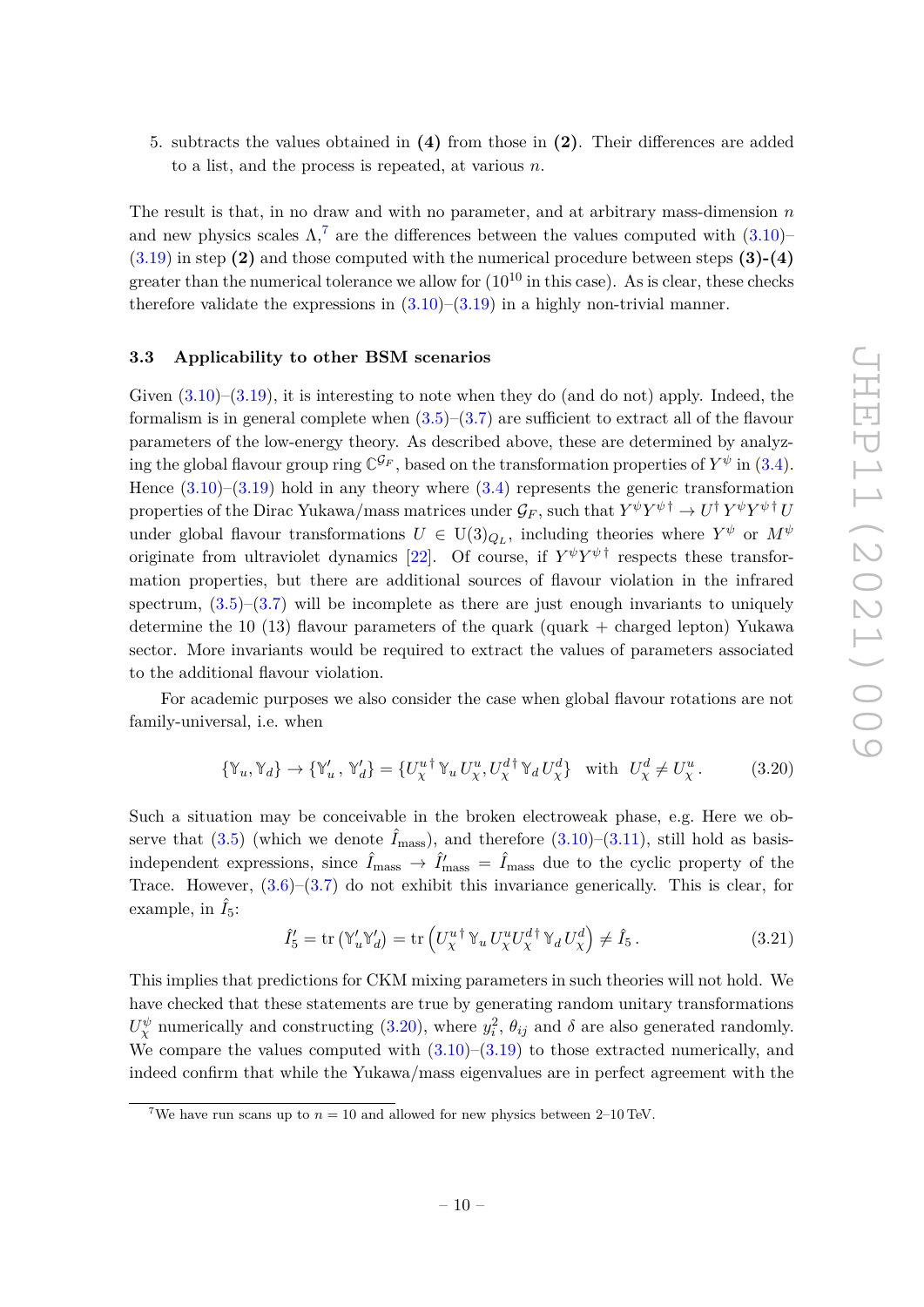randomly drawn inputs, the mixing parameters are not. On the other hand, we now give two examples from the literature where our formulae apply exactly.<sup>[8](#page-11-0)</sup>

**An effective theory of flavour in the ultraviolet.** Our formalism can be used to analytically or numerically compute the mass, mixing, and CP-violating parameters pre-dicted from typical high-energy EFTs of flavour (e.g. Froggatt-Nielsen models [\[35\]](#page-20-7)), where some ultraviolet dynamics at a scale  $\Lambda_F$  breaks a flavour symmetry  $\mathcal{G}_F$ , yielding specifically textured infrared Yukawa couplings. As an example we consider the quark sector of the non-Abelian 'universal texture zero' (UTZ) model of [\[36\]](#page-20-8). Here the high-energy Lagrangian is given as an OPE of non-renormalizable interactions between SM fields and heavy scalars {*θ<sup>i</sup> ,* Σ*, S*},

<span id="page-11-2"></span>
$$
\mathcal{L}_{\text{UTZ}} \supset \psi_p \left( \frac{1}{M_{3,f}^2} \theta_3^p \theta_3^r + \frac{1}{M_{23,f}^3} \theta_{23}^p \theta_{23}^r \Sigma + \frac{1}{M_{123,f}^3} (\theta_{123}^p \theta_{23}^r + \theta_{23}^p \theta_{123}^r) S \right) \psi_r^c H + \mathcal{O}(1/M^4) + \dots
$$
\n(3.22)

where the labels indicate a specific family sector,  $f \in \{u, d, e, \nu\}$ , and whose terms are invariant under the SM gauge symmetries and  $\mathcal{G}_F \simeq \Delta(27)$  due to the triplet (anti-triplet)  $\Delta$ (27) charge assignments of the SM multiplets (flavons).<sup>[9](#page-11-1)</sup> Upon  $\{\theta\}$  developing vevs in specific directions of flavour-space (and with specific scales  $\{v\}$ ), the UTZ Lagrangian in [\(3.22\)](#page-11-2) populates Dirac mass matrices of the form

$$
\mathcal{M}_f^D = \begin{pmatrix} 0 & a e^{i\gamma} & a e^{i\gamma} \\ a e^{i\gamma} \left( b e^{-i\gamma} + 2a e^{-i\delta} \right) e^{i(\gamma + \delta)} & b e^{i\delta} \\ a e^{i\gamma} & b e^{i\delta} & 1 - 2a e^{i\gamma} + b e^{i\delta} \end{pmatrix}_f, \tag{3.23}
$$

for all Dirac fermions  $(u, d, \ldots)$ , where the free parameters  $\{a, b, \gamma, \delta\}_f$  are associated to ultraviolet dynamics, and where we have removed two unphysical phases according to the discussion in [\[37\]](#page-20-9). This object is then the only information required to form the invariants in  $(3.5)$ – $(3.6)$ , and therefore also the mass and mixing formulae in  $(3.10)$ – $(3.19)$ , which yield the physical flavour parameters. We focus on the quark sector of the model, and input the best-fit values for the unconstrained ultraviolet inputs  $\{a, b, \gamma, \delta\}_{u,d}$  from [\[36\]](#page-20-8) and compute, finding

$$
\frac{m_u}{m_t} = 7.16 \cdot 10^{-6}, \qquad \frac{m_c}{m_t} = 0.0027, \qquad \frac{m_d}{m_b} = 0.00090, \qquad \frac{m_s}{m_b} = 0.020, \tag{3.24}
$$

for the mass eigenvalues (note that the Higgs vev is already encoded in the numerical values for the ultraviolet parameters) and

$$
s_{12} = 0.226
$$
,  $s_{23} = 0.0191$ ,  $s_{13} = 0.0042$ ,  $s_{\delta} = 0.5609$ , (3.25)

<span id="page-11-0"></span><sup>&</sup>lt;sup>8</sup>Note that we do not present these models in the context of a matching calculation to the (geo)SMEFT, but rather as example UV constructions with BSM field and symmetry content remaining in the spectrum — our goal is to show that our model-independent formulae from above can be used to study the Dirac flavour sector of specific models in the literature, and as a result we only give relevant details to that end below.

<span id="page-11-1"></span><sup>&</sup>lt;sup>9</sup>The Higgs field is a trivial flavour singlet, as are the BSM  $\Sigma$  and  $S$  fields, with the latter helpful for shaping the couplings and the former associated to Grand Unified symmetry breaking. See [\[36\]](#page-20-8) for further details of the model's implementation, including its scalar potential.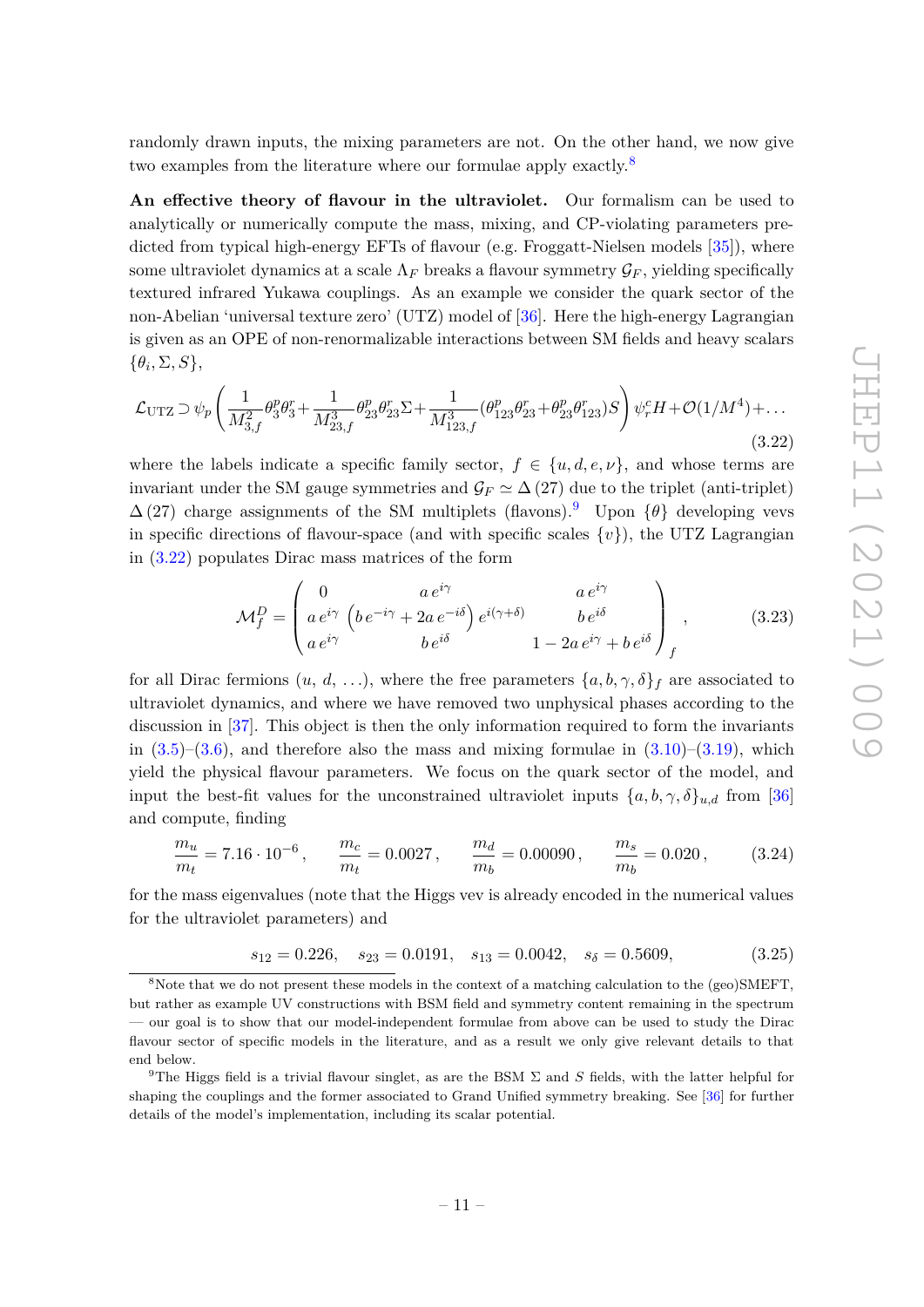for the mixing angles and Dirac phase, in perfect agreement with the numerical values extracted in [\[36\]](#page-20-8), up to  $\mathcal{O}(1/M_f^4)$ . Extending the analysis to higher-order operators in [\(3.22\)](#page-11-2) is straightforward and no more complicated.

**On models with light leptoquarks.** As examples of theories with non-minimal flavour violation in the infrared, we consider models incorporating leptoquarks, exotic scalars that couple SM  $SU(2)_L$  doublet quark and lepton fields, e.g.

$$
\mathcal{L} \supset y_{pr}^{LL} \overline{Q}_{L,p}^{C} \Theta_3 L_{L,r} + z_{pr}^{LL} \overline{Q}_{L,p}^{C} \Theta_3^{\dagger} Q_{L,r} + \text{h.c.}, \qquad (3.26)
$$

where we have given illustrative operators for a scalar triplet leptoquark  $\Theta_3$  which transforms as  $\Theta_3 \sim (\mathbf{\bar{3}}, \mathbf{3}, 1/3)$  under  $\mathcal{G}_{\text{SM}}$ , and where all gauge/internal index contractions are implied.<sup>[10](#page-12-0)</sup> Here the couplings  $y^{LL}$  and  $z^{LL}$  are also  $3 \times 3$  matrices in flavour space, and are in general not simultaneously diagonalized along with  $Y^{\psi}$ . There will therefore be additional (physical) mixing parameters associated to the leptoquark couplings that [\(3.10\)](#page-7-3)–  $(3.19)$  cannot account for. Regardless, as discussed above,  $(3.10)$ – $(3.19)$  can still predict the Dirac parameters  $y_i^2$ ,  $\theta_{ij}$ , and  $\delta$ .

To demonstrate this we focus on the toy leptoquark models developed in [\[39,](#page-21-0) [40\]](#page-21-1). Here the generic representation for the Yukawa matrices in the quark sector can be written as

<span id="page-12-1"></span>
$$
Y_u'' = P^{\dagger} \Lambda_d V_{\text{CKM}}^{\dagger} \cdot \begin{pmatrix} y_u & 0 & 0 \\ 0 & y_c & 0 \\ 0 & 0 & y_t \end{pmatrix} \cdot \Lambda_U^{\dagger} P, \quad Y_d'' = P^{\dagger} \Lambda_d \cdot \begin{pmatrix} y_d & 0 & 0 \\ 0 & y_s & 0 \\ 0 & 0 & y_b \end{pmatrix} \cdot \Lambda_D^{\dagger} P, \quad (3.27)
$$

where the double prime  $(\prime\prime)$  notation simply indicates that, as is clear, these matrices are in a special flavour basis that is neither the traditional weak-eigenstate nor fermion masseigenstate basis. That is, information about the structure of  $y^{LL}$  in this model is already encoded in  $(3.27)$   $(z^{LL}$  was not considered), through the introduction of the rotations  $\Lambda_{d,U,D}$  (*P* is associated to the representation theory of various flavour groups — see [\[40\]](#page-21-1) for details).

Hence [\(3.27\)](#page-12-1) are ideal candidates to test our conclusions from above, and to do so we consider one of the explicit models in  $[40]$ , based on a  $D_{15}$  dihedral flavour symmetry. Without presenting the details of its ultraviolet Lagrangian, we simply note that this model yields predictions for special Yukawa textures,

<span id="page-12-2"></span>
$$
Y_u'' = v_u \begin{pmatrix} a_u/v_u & 0 & 0 \\ 0 & b_u \cos \frac{\pi}{15} & -c_u \sin \frac{\pi}{15} \\ 0 & b_u \sin \frac{\pi}{15} & c_u \cos \frac{\pi}{15} \end{pmatrix}, \quad Y_d'' = v_d \begin{pmatrix} a_d/v_d & 0 & 0 \\ 0 & b_d & 0 \\ 0 & 0 & c_d \end{pmatrix}, \quad (3.28)
$$

where  $v_{u,d}$  are vevs associated to the breaking of  $D_{15}$ , and  $\{a, b, c\}_{u,d}$  are free ultraviolet (*D*15-symmetric) Lagrangian parameters that can be directly related to the mass eigenvalues of the theory:  $a_u^2 \propto y_t^2$ ,  $b_u^2 \propto y_u^2$ ,  $c_u^2 \propto y_c^2$ , and analogously for the down sector. Plugging [\(3.28\)](#page-12-2) into [\(3.10\)](#page-7-3)–[\(3.19\)](#page-9-1), we obtain predictions for the Yukawa eigenvalues and

<span id="page-12-0"></span> $10$ For a somewhat comprehensive review of leptoquark models and basic phenomenology, see [\[38\]](#page-20-10).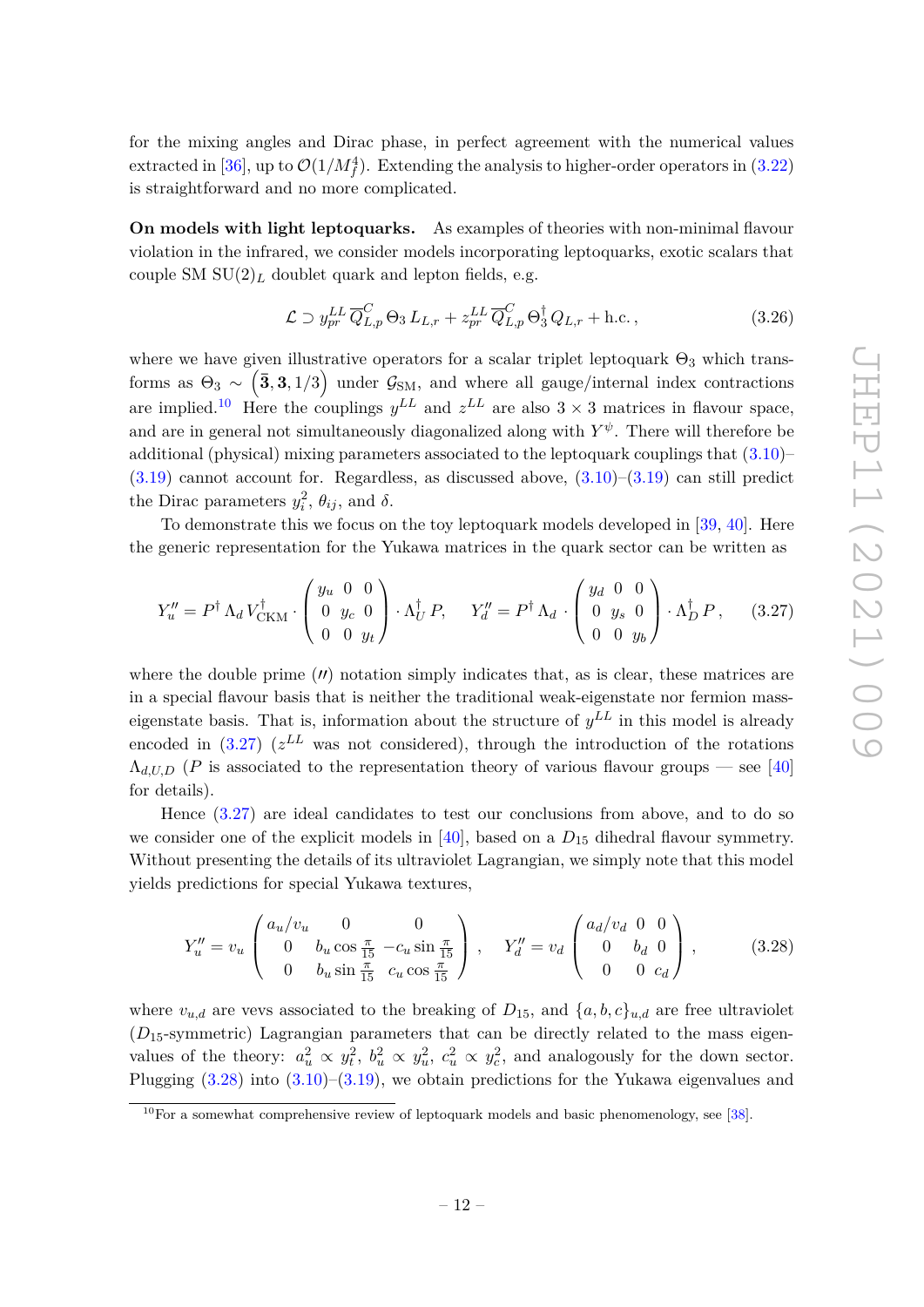CKM mixing parameters that are equivalent to those from [\[40\]](#page-21-1) (at particular numerical scan points) when appropriate mass hierarchies are realized, as expected.

As further confirmation, we have done a more exhaustive scan of [\(3.27\)](#page-12-1) without any information associated to the special  $D_{15}$  encoded  $- y_i^2$ ,  $\theta_{ij}$ , and  $\delta$  are drawn randomly, as is the lone parametric degree of freedom in  $\Lambda_d$  (we have assumed a special texture for the leptoquark coupling  $y^{LL}$  in the fermion mass-eigenstate basis). We again find exact agreement between the predictions of  $(3.10)$ – $(3.19)$  and those values extracted numerically in the scans.

#### <span id="page-13-0"></span>**4 Renormalization group flow**

The formulae presented in section [3](#page-5-0) have a number of foreseeable applications and benefits. As a particularly powerful example, we now use  $(3.10)$ – $(3.19)$  to perform an exact computation of the renormalization group flow (RGE) of Dirac flavour parameters in terms of invariants, thereby allowing these parameters to be computed at any scale in which the formulae in section [3](#page-5-0) hold.

<span id="page-13-2"></span>We begin from the top, and find the  $\psi_u$  parameters' running is given by

$$
\psi_u^2 \dot{\psi}_u = -2I_1^2 \dot{I}_1 + 3(\dot{I}_1 \hat{I}_3 + I_1 \dot{\hat{I}}_3) - 3\dot{\hat{I}}_6
$$
\n
$$
+ \frac{3\left(36\hat{I}_3^2 \dot{\hat{I}}_3 + 18\hat{I}_6 \dot{\hat{I}}_6 + 12I_1^2 \dot{I}_1 \hat{I}_6 + 4I_1^3 \dot{\hat{I}}_6 - 6I_1 \dot{I}_1 \hat{I}_3^2 - 6I_1^2 \hat{I}_3 \dot{\hat{I}}_3 - 18\left(\dot{I}_1 \hat{I}_3 \hat{I}_6 + I_1 \dot{\hat{I}}_3 \hat{I}_6 + I_1 \hat{I}_3 \dot{\hat{I}}_6\right)\right)}{2\left(\psi_u^3 + 2I_1^3 - 9I_1 \hat{I}_3 + 9\hat{I}_6\right)},
$$
\n(4.1)

and analogously for  $\psi_d$  using [\(3.14\)](#page-8-2). One notes that [\(4.1\)](#page-13-2) is given entirely in terms of the RGE of the flavour invariants themselves. Here  $\dot{x} \equiv \mu \, dx / d\mu$ . Using [\(4.1\)](#page-13-2), one can also derive the RGE for the Yukawa eigenvalues, finding

$$
3\psi_u(\dot{y}_i^2) = -3\dot{\psi}_u y_i^2 + (-2)^{1/3} \left( 2I_1 \dot{I}_1 - 3\dot{\hat{I}}_3 + (-2)^{-1/2} \left( \dot{I}_1 \psi_u + I_1 \dot{\psi}_u \right) + (-2)^{-2/3} 2\psi_u \dot{\psi}_u \right),
$$
  
\n
$$
12\psi_u(y_{j,k}^2) = -12\dot{\psi}_u y_{j,k}^2 + 2(-2)^{4/3} I_1 \dot{I}_1 - 3(-2)^{4/3} \dot{\hat{I}}_3 + 4(\dot{I}_1 \psi_u + I_1 \dot{\psi}_u) + 2(-2)^{2/3} \psi_u \dot{\psi}_u
$$
  
\n
$$
+ \frac{\dot{\psi}_u}{\psi_u} \left( 24 \psi_u^2 \left( I_1^2 - 3\hat{I}_3 \right) + 6(-2)^{5/3} \left( I_1^2 - 3\hat{I}_3 \right)^2 - 3(-2)^{4/3} \psi_u^4 \right)^{1/2}
$$
  
\n
$$
+ \psi_u^2 \frac{48 I_1 \dot{I}_1 - 72 \dot{\hat{I}}_3 - 6(-2)^{4/3} \psi_u \dot{\psi}_u + 12(-2)^{5/3} \left( \frac{(I_1^2 - 3\hat{I}_3)(2I_1 \dot{I}_1 - 3\hat{I}_3)}{\psi_u^2} - \frac{\dot{\psi}_u}{\psi_u^3} \left( I_1^2 - 3\hat{I}_3 \right)^2 \right)}{\left( 96 \psi_u^2 \left( I_1^2 - 3\hat{I}_3 \right) + 24(-2)^{5/3} \left( I_1^2 - 3\hat{I}_3 \right)^2 - 12(-2)^{4/3} \psi_u^4 \right)^{1/2}}
$$
\n(4.2)

as well as the RGE for the mixing angles  $s_{ij}$ ,

<span id="page-13-3"></span><span id="page-13-1"></span>
$$
\dot{s}_{13} = \frac{1}{2} \left[ -\frac{\mathcal{P}_{13}}{s_{13} \Delta_{bd}^{-} \Delta_{bs}^{-} \Delta_{cu}^{-} \Delta_{ut}^{-}} - s_{13} \sum_{(ij) \in \mathfrak{s}_1} \frac{\dot{\Delta}_{ij}^{-}}{\Delta_{ij}^{-}} \right],
$$
\n(4.3)

$$
\dot{s}_{23} = \frac{1}{2} \left[ \frac{\left( \Delta_{tu}^{-} \mathcal{P}_{23}^{a} - s_{23}^{2} \Delta_{ct}^{-} \mathcal{P}_{23}^{b} \right)}{s_{23} \mathcal{D}_{23}} + s_{23} \left( \frac{\dot{\Delta}_{tu}^{-} }{\Delta_{tu}^{-}} - \frac{\dot{\Delta}_{ct}^{-} }{\Delta_{ct}^{-}} \right) \right],
$$
(4.4)

<span id="page-13-4"></span>
$$
\dot{s}_{12} = \frac{1}{2} \left[ \frac{\mathcal{P}_{12}^a}{s_{12} \mathcal{D}_{12}} - s_{12} \left( \frac{\dot{\Delta}_{ds}^-}{\Delta_{ds}^-} + \Delta_{ds}^- \frac{\mathcal{P}_{12}^b}{\mathcal{D}_{12}} \right) \right] , \qquad (4.5)
$$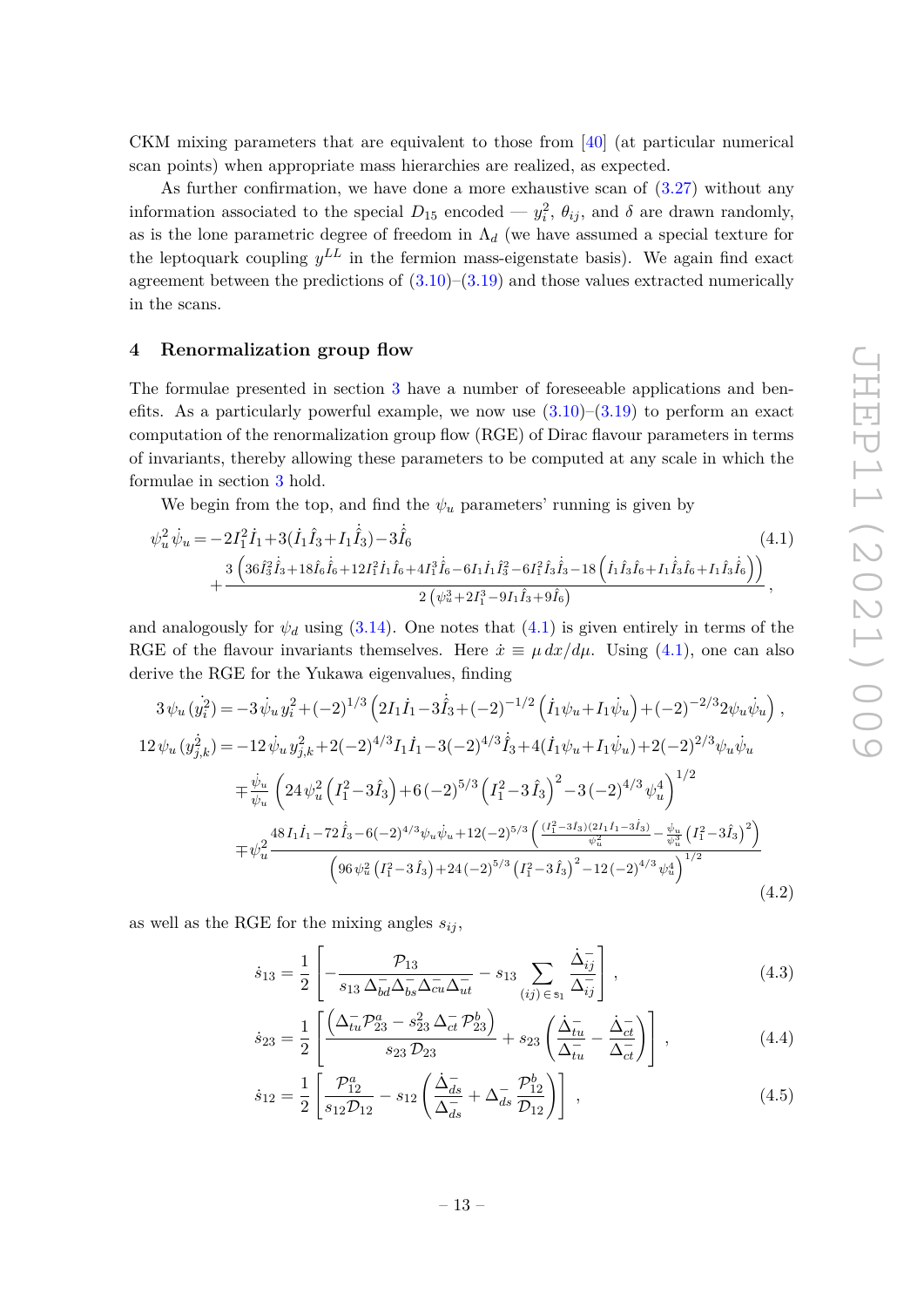where, in the equation for  $\dot{s}_{23}$ , the index set  $s_1$  is  $s_1 = \{(bs), (bd), (cu), (ut)\}$ , and the denominator functions  $\mathcal{D}_{ij}$  are given in [\(3.15\)](#page-8-0)–[\(3.17\)](#page-8-1), defining  $s_{ij}^2 \equiv \mathcal{N}_{ij}/\mathcal{D}_{ij}$ . The remaining product functions  $\mathcal{P}_{ij}$  appearing in  $(4.3)$ – $(4.5)$  are tedious but algebraically simple expressions, and we give them in appendix  $A$  for completeness. Finally, one can derive a compact expression for the RGE of the Dirac phase  $\delta$ .

<span id="page-14-1"></span>
$$
\dot{s}_{\delta} = s_{\delta} \left[ \frac{\dot{I}_{11}}{I_{11}} - \sum_{(ij) \in \mathfrak{s}_2} \frac{\dot{\Delta}_{ij}}{\Delta_{ij}^{-}} - \dot{s}_{12} \frac{(1 - 2 s_{12}^2)}{s_{12} c_{12}^2} - \dot{s}_{23} \frac{(1 - 2 s_{23}^2)}{s_{23} c_{23}^2} - \dot{s}_{13} \frac{(1 - 3 s_{13}^2)}{s_{13} c_{13}^2} \right], \quad (4.6)
$$

which depends on  $(4.5)$ . Here the index set  $s_2$  is over the mass-differences appearing on the r.h.s. of  $(3.19)$ ,  $s_2 = \{(tc), (tu), (cu), (bs), (bd), (sd)\}.$ 

The RGE derived in [\(4.1\)](#page-13-2)–[\(4.6\)](#page-14-1) are again exact, and valid to all orders in the  $\overline{v}_T/\Lambda$ geoSMEFT expansion, and to all orders in the perturbative loop expansion (which is implicitly embedded in  $\dot{I}_i$ ). They therefore open the door to any number of novel phenomenological applications that depend on the radiative structure of flavour parameters in a (geo)SMEFT context. Furthermore, one sees that, as must be the case given  $(3.10)$ – [\(3.19\)](#page-9-1), the running of all flavour parameters is given entirely by the running of the flavour invariants *I*. Indeed, it is within the specific forms of  $\dot{I}$  that one would find contributions due to operator mixing induced from objects outside of the Yukawa sector (e.g. from a chromo-dipole term  $\mathcal{O} \sim \overline{\psi}_p \sigma^{\mu\nu} t^a \psi_r G^a_{\mu\nu}$ , that might alter [\(2.3\)](#page-3-4) upon RGE.

#### <span id="page-14-0"></span>**4.1 Computation of quark sector RGE at one-loop order**

Since the RGE for each invariant was derived explicitly in [\[23\]](#page-20-5) in the quark sector (assuming MFV particle spectrum — see appendix  $\bf{A}$ ), it is now also straightforward to compose the system of coupled differential equations, and obtain exact (numerical) solutions for the running of quark mass eigenvalues, mixing angles, and CP-violating phase at arbitrary mass-dimension orders in the (geo)SM(EFT). We have done so using SM couplings, and show the results in figure [1](#page-15-0) for the unmixed invariants and associated Yukawa eigenvalues. Note that we have set the boundary conditions at  $\mu = 100 \,\text{GeV}$  for these RGE using the values reported for the mass and mixing parameters in the 2020 PDG databook [\[19\]](#page-20-0), and have neglected the electroweak correction (as in [\[23\]](#page-20-5)) and the running of the strong coupling for this illustration. For the invariants we have normalized all of the functions to their values at  $\mu = 100 \text{ GeV}$ , i.e.  $\bar{I}_i = \hat{I}_i / \hat{I}_i(100)$  and similarly for the un-hatted invariants in  $(3.5)-(3.6)$  $(3.5)-(3.6)$  $(3.5)-(3.6)$ . Then, in figure [2](#page-15-1) we show the running of the mixed variants relevant to extracting information about the CKM mixing matrix (left panel), and then the CKM mixing elements themselves (right panel). Note that while we have used the one-loop RGE in the above example calculation, two-loop expressions for  $I_i$  are also provided in [\[23\]](#page-20-5), and hence performing the analogous computation of the flavour parameter evolution is no more difficult.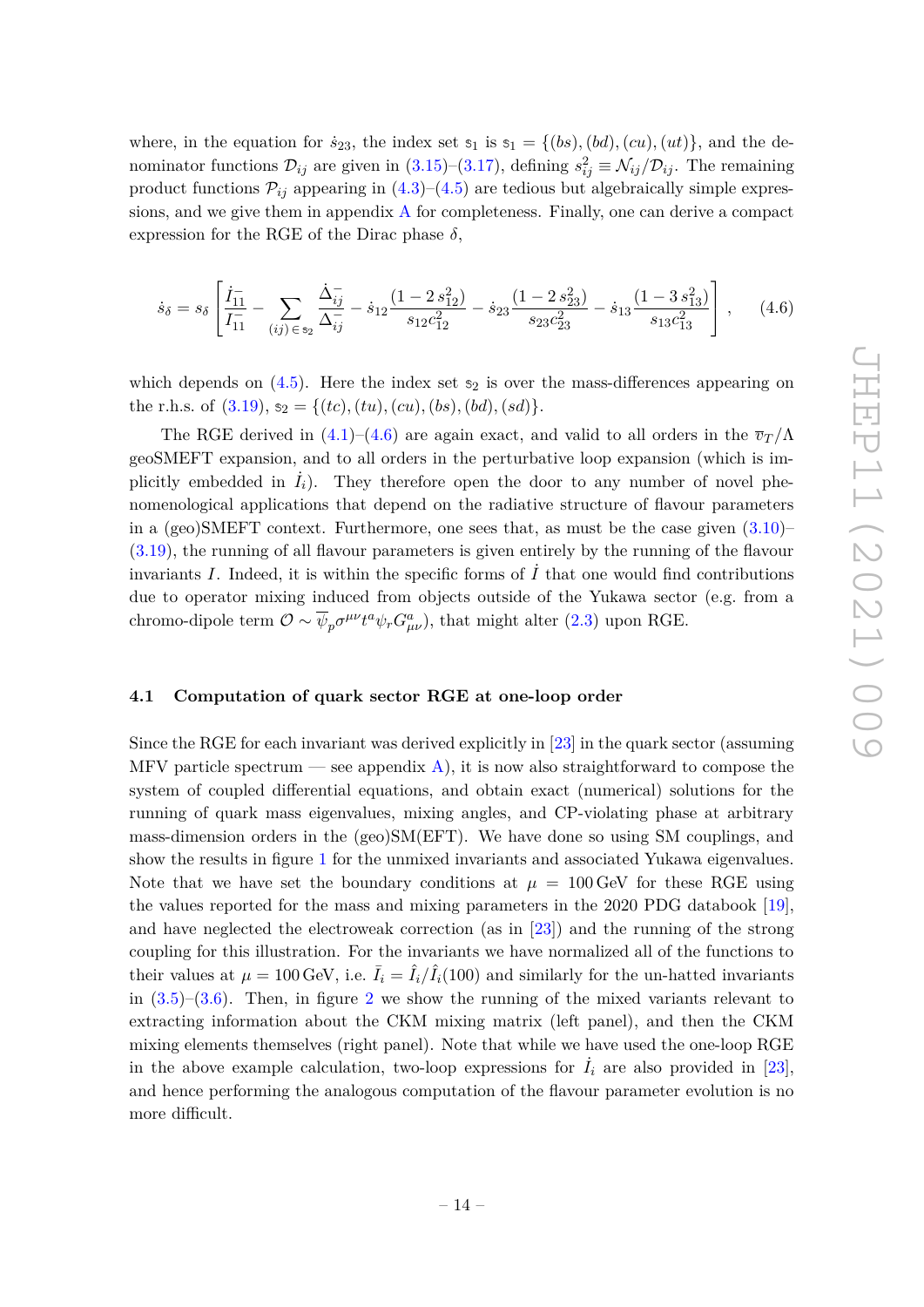

<span id="page-15-0"></span>**Figure 1**. *Top left*: running of the (normalized) unmixed invariants relevant for up-quark Yukawa extraction at one-loop order. *Top right*: the same for the actual up-quark Yukawa eigenvalues (squared). Note that we have rescaled the up and charm eigenvalues by  $10^9$  and  $10^4$  respectively, hence the starred  $(\star)$  notation. *Bottom left*: running of the (normalized) unmixed invariants relevant for down-quark Yukawa extraction at one-loop order. *Bottom right*: the same for the actual downquark Yukawa eigenvalues (squared). We have again rescaled the eigenvalues for the purpose of plotting, multiplying the bottom, strange, and down eigenvalues by  $10^3$ ,  $10^5$  and  $10^7$  respectively.



<span id="page-15-1"></span>**Figure 2**. *Left*: running of the (normalized) mixed invariants relevant for extracting the CKM mixing elements, at one-loop order. Note that  $\bar{I}_7$  has been multiplied by 1.05 in order to visually distinguish it from  $\overline{I}_5$ . *Right*: running of the mixing angles and Dirac CP-violating phase of the CKM matrix, again at one-loop order.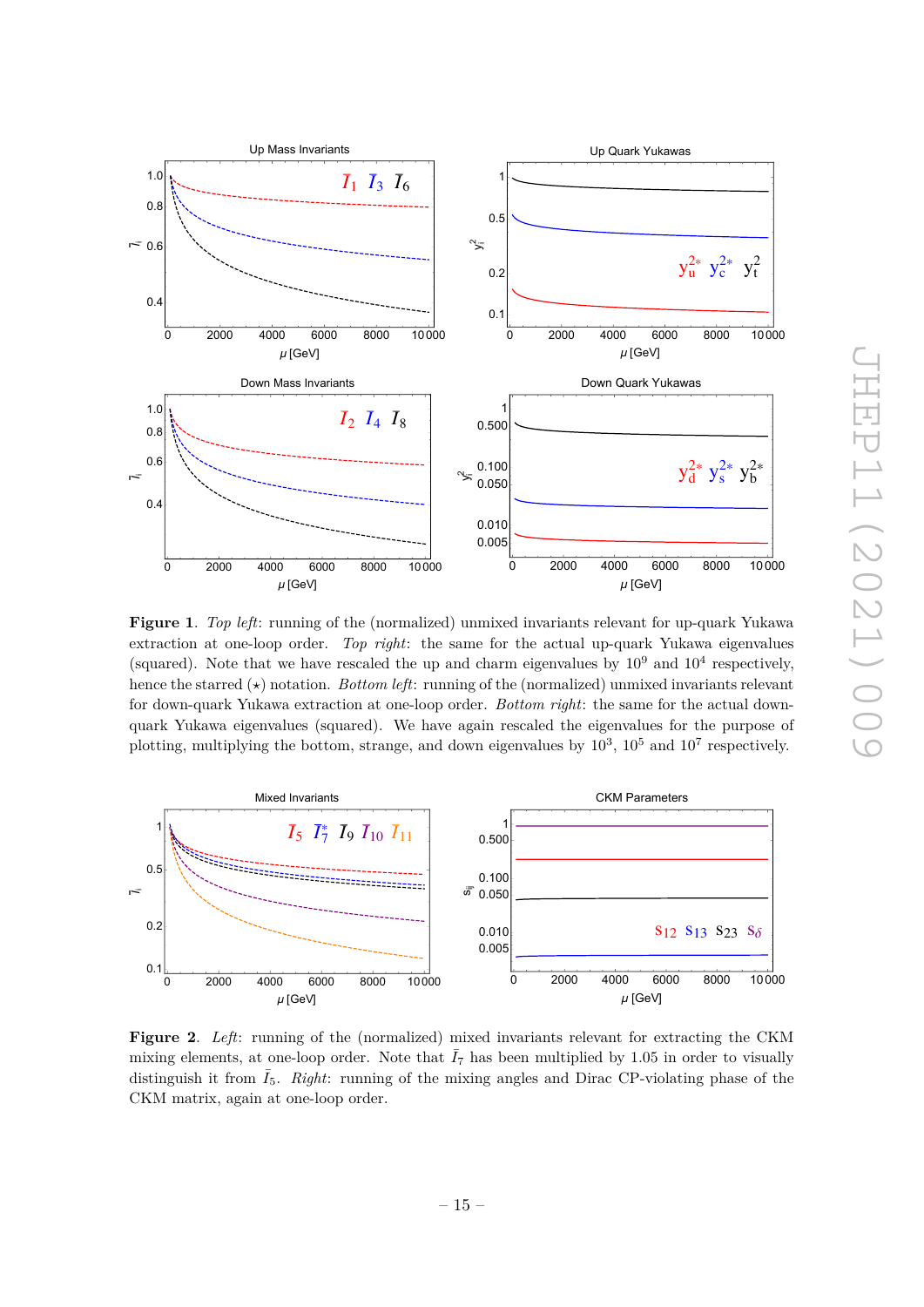#### <span id="page-16-0"></span>**5 Summary and outlook**

We have reported a set of compact, exact formulae for computing Dirac Yukawa/mass eigenvalues and CKM mixing parameters directly from  $3 \times 3$  Yukawa couplings in arbitrary flavour bases. These formulae hold at all orders in the  $\overline{v}_T/\Lambda$  expansion characterizing the geoSMEFT, and therefore complete the list of geometric expressions originally given in  $[6]$  in the Dirac flavour sector. In addition to demonstrating their utility in  $(e.g.)$ BSM model-building, we have also used our expressions to derive analytic RGE for Dirac masses and mixings at all orders in  $\overline{v}_T/\Lambda$ , and all perturbative loop orders. The practical implementation of these latter formulae requires knowledge of the RGE of the 11 flavour invariants that exclusively compose them, which has been given at one- and two-loop perturbative orders for quark flavour invariants in MFV theories [\[23\]](#page-20-5). We use the results from [\[23\]](#page-20-5) to perform an explicit one-loop numerical computation within our formalism.

The results presented in this paper open the door to any number of interesting physics applications, from aiding global SMEFT fits to experimental data in the flavour sector (cf. [\[7,](#page-19-5) [9\]](#page-19-7)), to studying non-standard RGE-induced flavour violation effects in the SMEFT (cf. [\[8\]](#page-19-6)), to permitting exact predictions in flavoured model building (cf. section [3.3\)](#page-10-0). In addition to these foreseeable applications, we also note that an extension of our formalism to the lepton sector would be desirable for describing (e.g.) neutrino mass and mixing to all orders in  $\overline{v}_T/\Lambda$  with the geoSMEFT. Of course, it is clear that describing the mass sector of the charged leptons at all orders is already achieved through  $(3.5)$ , by replacing  $\mathbb{Y}_{u,d} \to \mathbb{Y}_e$ . Furthermore, by (*a*) adding to the SM a neutrino Yukawa operator of the form  $\mathcal{L} \supset Y_N L \tilde{H}^{\dagger} \overline{N}$ , with *N* a singlet neutrino transforming under  $\mathcal{G}_{SM}$  as  $N \sim (1, 1, 0)$ , and (*b*) forbidding lepton-number violation, one can also use our formalism to describe leptonic mixing, for renormalizable interactions only. To obtain an all-orders description in this case one must first develop a geo*ν*SMEFT. On the other hand, a formal treatment of Majorana neutrinos is in principle achievable with the geoSMEFT alone, if an all-orders field connection can be formalized for a tower of operators whose lowest-dimension contribution is the dim-5 Weinberg operator [\[41\]](#page-21-2). Then leptonic mixing will be described by six parameters, accounting for the two additional Majorana phases. A set of 15 polynomially independent invariants, as required in this case, has already been given in [\[22\]](#page-20-4). Upon writing down the hypothetical 'Weinberg connection,' one must then find an amenable basis for deriving relations analogous to  $(3.5)-(3.7)$  $(3.5)-(3.7)$  $(3.5)-(3.7)$ , which has recently been studied outside of a  $(qee)$ SMEFT context in [\[42\]](#page-21-3). Work on deriving the RGE of leptonic flavour invariants can also be found in [\[42,](#page-21-3) [43\]](#page-21-4). We leave pursuing such interesting extensions in a geoSMEFT context to future work.

## **Acknowledgments**

JT and MT are supported by the Villum Fund, project number 00010102. We thank Andreas Helset for helpful insight early in the project, and JT acknowledges interesting discussions with Fady Bishara, Tyler Corbett, Christophe Grojean, Wolfgang G. Hollik, and Ayan Paul on related topics.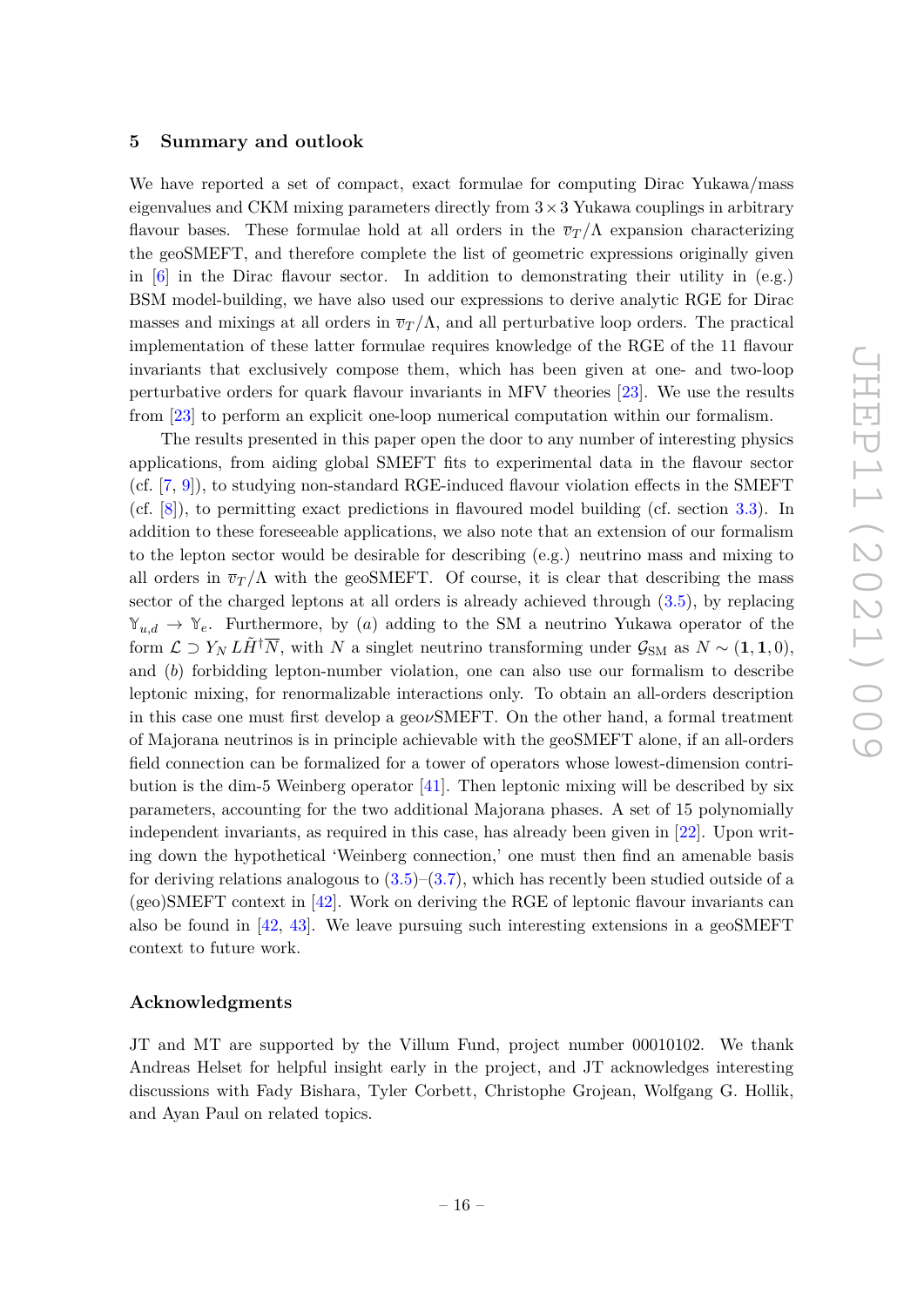## <span id="page-17-0"></span>**A Formulae for RGE computation**

In this appendix we report some of the functions employed in section [4](#page-13-0) for completeness.

#### <span id="page-17-1"></span>**A.1 All-orders product functions**

In the derivation of the all-orders expressions for the mixing angles' RGE, cf.  $(4.3)$ – $(4.5)$ , product functions appear. They are given by

$$
\mathcal{P}_{13} = y_u^2 \left( \dot{\hat{I}}_9 + (y_b^2) \left( \hat{I}_5 - y_b^2 \Delta_{ct}^+ \right) + y_b^2 \left( \dot{\hat{I}}_5 - (y_b^2) \Delta_{ct}^+ - y_b^2 \Delta_{ct}^+ \right) - (y_d^2) y_s^2 \Delta_{ct}^+ - y_d^2 (y_s^2) \Delta_{ct}^+ - y_d^2 y_s^2 \Delta_{ct}^+ \right) + \dot{\hat{I}}_{10} + (y_b^2) \left( \hat{I}_7 - \Delta_{ds}^+ \Delta_{uc}^+ \Delta_{ut}^+ \right) + (y_u^2) \left( \hat{I}_9 + y_b^2 \left( \hat{I}_5 - y_b^2 \Delta_{ct}^+ \right) - y_d^2 y_s^2 \Delta_{ct}^+ \right) + y_b^2 \left( \dot{\hat{I}}_7 - \dot{\Delta}_{ds}^+ \Delta_{uc}^+ \Delta_{ut}^+ - \Delta_{ds}^+ \dot{\Delta}_{uc}^+ \Delta_{ut}^+ - \Delta_{ds}^+ \Delta_{uc}^+ \dot{\Delta}_{ut}^+ \right) ,
$$

for the (13) angle,

$$
\mathcal{P}_{23}^{a} = y_{b}^{2} \left( (y_{c}^{2}) \left( \Delta_{ct}^{+} \Delta_{ds}^{+} - \hat{I}_{5} \right) + y_{c}^{2} \left( \Delta_{ct}^{+} \Delta_{ds}^{+} + \Delta_{ct}^{+} \Delta_{ds}^{+} - \hat{I}_{5} \right) + (y_{u}^{2}) \Delta_{ct}^{+} \Delta_{ds}^{+} + y_{u}^{2} \Delta_{ct}^{+} \Delta_{ds}^{+} + y_{u}^{2} \Delta_{ct}^{+} \Delta_{ds}^{+} - \hat{I}_{7} \right) \n- \hat{I}_{10} + (y_{c}^{2}) \left( \Delta_{ut}^{+} \left( y_{b}^{4} + y_{d}^{2} y_{s}^{2} \right) - \hat{I}_{9} \right) + (y_{b}^{2}) \left( y_{c}^{2} \left( \Delta_{ct}^{+} \Delta_{ds}^{+} - \hat{I}_{5} \right) + y_{u}^{2} \Delta_{ct}^{+} \Delta_{ds}^{+} - \hat{I}_{7} \right) \n+ y_{c}^{2} \left( \Delta_{ut}^{+} \left( y_{b}^{4} + y_{d}^{2} y_{s}^{2} \right) + \Delta_{ut}^{+} \left( (y_{b}^{4}) + (y_{d}^{2}) y_{s}^{2} + y_{d}^{2} (y_{s}^{2}) \right) - \hat{I}_{9} \right),
$$
\n
$$
\mathcal{P}_{23}^{b} = \hat{I}_{10} + (y_{u}^{2}) \hat{I}_{9} + y_{u}^{2} \hat{I}_{9} - \left( (y_{u}^{4}) + (y_{c}^{2}) y_{t}^{2} + (y_{t}^{2}) y_{c}^{2} \right) \left( y_{b}^{4} + y_{d}^{2} y_{s}^{2} \right) - \left( (y_{b}^{4}) + (y_{d}^{2}) y_{s}^{2} + (y_{s}^{2}) y_{d}^{2} \right) \left( y_{u}^{4} + y_{c}^{2} y_{t}^{2} \right) \n+ (y_{b}^{2}) \left( \hat{I}_{7} + y_{u}^{2} \left( \hat{I}_{5} - 2 \Delta_{ct}^{+} \Delta_{ds}^{+} \right) \right) + y_{b}^{2} \left
$$

for the (23) angle, and finally

$$
\mathcal{P}_{12}^{a} = \dot{\Delta}_{db}^{-} \left( \hat{I}_{10} + y_{s}^{2} \left( \hat{I}_{7} - y_{c}^{2} y_{t}^{2} \Delta_{db}^{+} \right) \right) + (y_{u}^{2}) \Delta_{bd}^{-} \left( \Delta_{sb}^{+} \Delta_{ct}^{+} \Delta_{ds}^{+} - y_{s}^{2} \hat{I}_{5} - \hat{I}_{9} \right) \n+ \Delta_{db}^{-} \left( \hat{I}_{10} + (y_{s}^{2}) \left( \hat{I}_{7} - y_{c}^{2} y_{t}^{2} \Delta_{db}^{+} \right) + y_{s}^{2} \left( \hat{I}_{7} - (y_{c}^{2}) y_{t}^{2} \Delta_{db}^{+} - y_{c}^{2} (y_{t}^{2}) \Delta_{db}^{+} - y_{c}^{2} y_{t}^{2} \Delta_{db}^{+} \right) \right) \n+ y_{u}^{2} \Delta_{bd}^{-} \left( -\hat{I}_{9} - (y_{s}^{2}) \hat{I}_{5} - y_{s}^{2} \hat{I}_{5} + \dot{\Delta}_{sb}^{+} \Delta_{ct}^{+} \Delta_{ds}^{+} + \Delta_{sb}^{+} \dot{\Delta}_{ct}^{+} \Delta_{ds}^{+} + \Delta_{sb}^{+} \Delta_{ct}^{+} \dot{\Delta}_{ds}^{+} \right) \n+ (y_{u}^{4}) y_{s}^{2} \left( y_{b}^{4} - y_{d}^{4} \right) + y_{u}^{4} (y_{s}^{2}) \left( y_{b}^{4} - y_{d}^{4} \right) + y_{u}^{4} y_{s}^{2} \left( (y_{b}^{4}) - (y_{d}^{4}) \right) + y_{u}^{2} \dot{\Delta}_{bd}^{-} \left( \Delta_{sb}^{+} \Delta_{ct}^{+} \Delta_{ds}^{+} - y_{s}^{2} \hat{I}_{5} - \hat{I}_{9} \right) ,
$$
\n
$$
\mathcal{P}_{12}^{b} = - \left( (y_{b}^{4}) + (y_{d}^{2}) y_{s}^{2} + (y_{s}^{2}) y_{d}^{2} \right) \left( y_{u}^{4} + y_{c}^{2} y_{t}^{2} \right) - \left( (y_{u}^{4}) + (y_{c}^{
$$

for the (12) angle. While somewhat tedious, these expressions amount to simple polynomials in the Yukawa eigenvalues and flavour invariants, and it is clear that every individual term comes with only a single derivative operator. Note also that we have been careful to indicate when the derivatives are of the *squared*  $(y_i^2)$  or *quartic*  $(y_i^4) = 2y_i^2(y_i^2)$  Yukawa eigenvalues, and it is of course clear that  $\Delta_{ij}^{\pm} = (y_i^2) \pm (y_j^2)$ .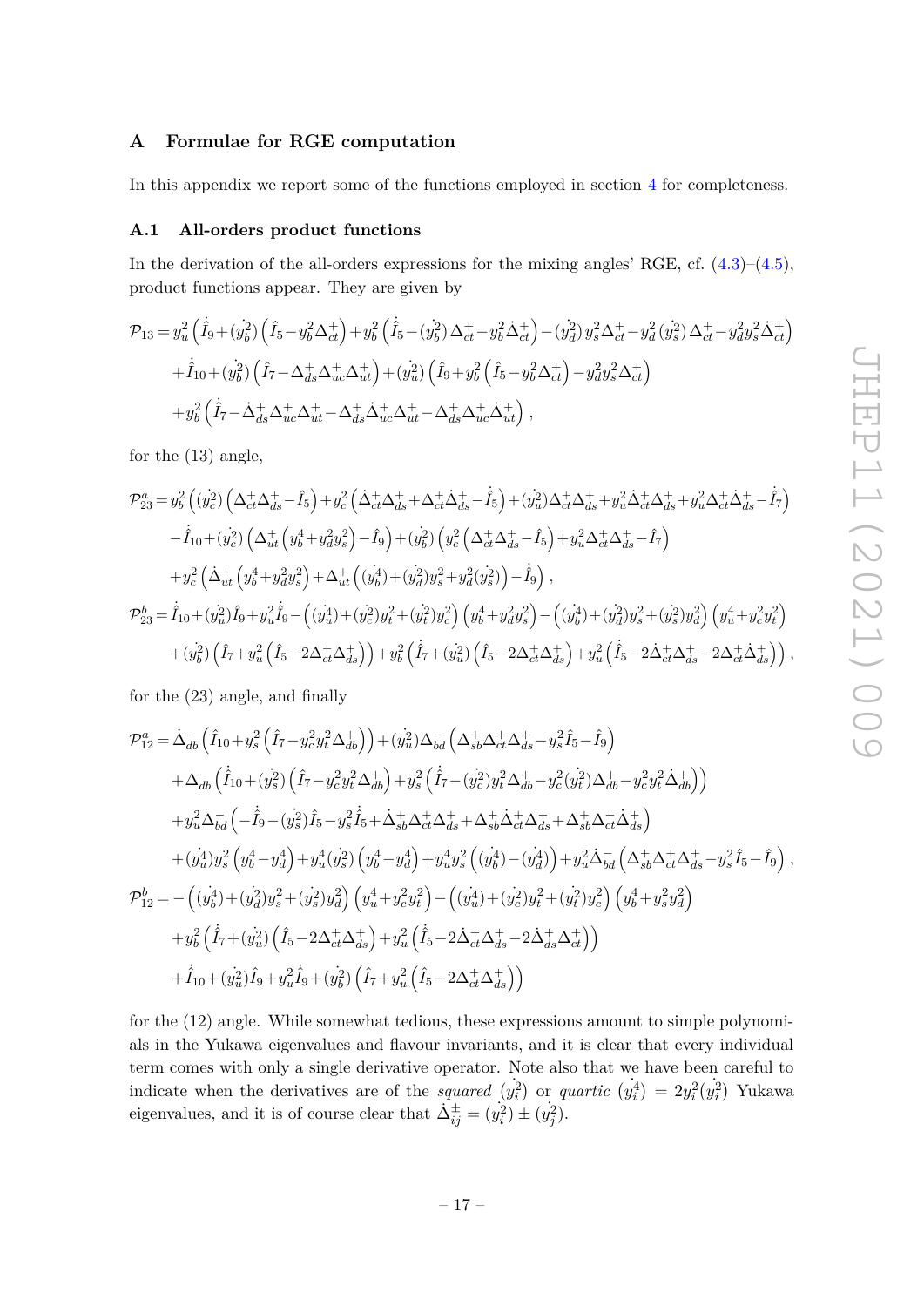# <span id="page-18-0"></span>**A.2 One-loop RGE for** *I<sup>i</sup>*

The RGE equations for  $\hat{I}_i$  were derived, for MFV theories, in [\[23\]](#page-20-5) at one- and two-loop perturbative order. We have used the one-loop expressions in the sample numerical calculation performed in section [4.1,](#page-14-0) and so we report the results from  $[23]$ :

$$
\mu \frac{dI_1}{d\mu} \simeq 2a_0I_1 + 2a_1 \left(\frac{2}{3}I_1^2 - 2\hat{I}_3\right) + 2a_2 \left(\hat{I}_5 - \frac{I_1I_2}{3}\right),
$$
\n
$$
\mu \frac{dI_2}{d\mu} \simeq 2b_0I_2 + 2b_1 \left(\frac{2}{3}I_2^2 - 2\hat{I}_4\right) + 2b_2 \left(\hat{I}_5 - \frac{I_1I_2}{3}\right),
$$
\n
$$
\mu \frac{d\hat{I}_3}{d\mu} \simeq 4a_0\hat{I}_3 - 2a_1 \left(3\hat{I}_6 - \frac{I_1\hat{I}_3}{3}\right) - 2a_2 \left(\hat{I}_7 - \frac{I_2\hat{I}_3}{3}\right),
$$
\n
$$
\mu \frac{d\hat{I}_4}{d\mu} \simeq 4b_0\hat{I}_4 - 2b_1 \left(3\hat{I}_8 - \frac{I_2\hat{I}_4}{3}\right) - 2b_2 \left(\hat{I}_9 - \frac{I_1\hat{I}_4}{3}\right),
$$
\n
$$
\mu \frac{d\hat{I}_5}{d\mu} \simeq (2a_0 + 2b_0) \hat{I}_5 + (2a_1 + 2b_2) \left(\hat{I}_7 - I_2\hat{I}_3 + \frac{2I_1\hat{I}_5}{3}\right) + (2a_2 + 2b_1) \left(\hat{I}_9 - I_1\hat{I}_4 + \frac{2I_2\hat{I}_5}{3}\right),
$$
\n
$$
\mu \frac{d\hat{I}_6}{d\mu} \simeq 6a_0\hat{I}_6,
$$
\n
$$
\mu \frac{d\hat{I}_7}{d\mu} \simeq (4a_0 + 2b_0) \hat{I}_7 + (2a_1 - 2b_2) \left(\frac{I_1\hat{I}_7}{3} - I_2\hat{I}_6\right) - (2a_2 - 2b_1) \left(\hat{I}_{10} - \hat{I}_3\hat{I}_4 + 2\frac{I_2\hat{I}_7}{3}\right),
$$
\n
$$
\mu \frac{d\hat{I}_8}{d\mu} \
$$

where the *a* and *b* parameters are defined as

<span id="page-18-2"></span><span id="page-18-1"></span>
$$
a_0 = \frac{3}{8\pi^2} \left( I_1 + I_2 + \frac{I_1 - I_2}{2n_g} \right) - 2\frac{\alpha_s}{\pi}, \qquad a_1 = \frac{3}{16\pi^2}, \qquad a_2 = -\frac{3}{16\pi^2},
$$
  

$$
b_0 = \frac{3}{8\pi^2} \left( I_1 + I_2 + \frac{I_2 - I_1}{2n_g} \right) - 2\frac{\alpha_s}{\pi}, \qquad b_1 = \frac{3}{16\pi^2}, \qquad b_2 = -\frac{3}{16\pi^2}, \qquad (A.2)
$$

which depend on the strong coupling constant  $\alpha_s$  and the number of generations  $n_g$ . Note that the expressions in  $(A.1)$ – $(A.2)$  neglect subdominant electroweak corrections.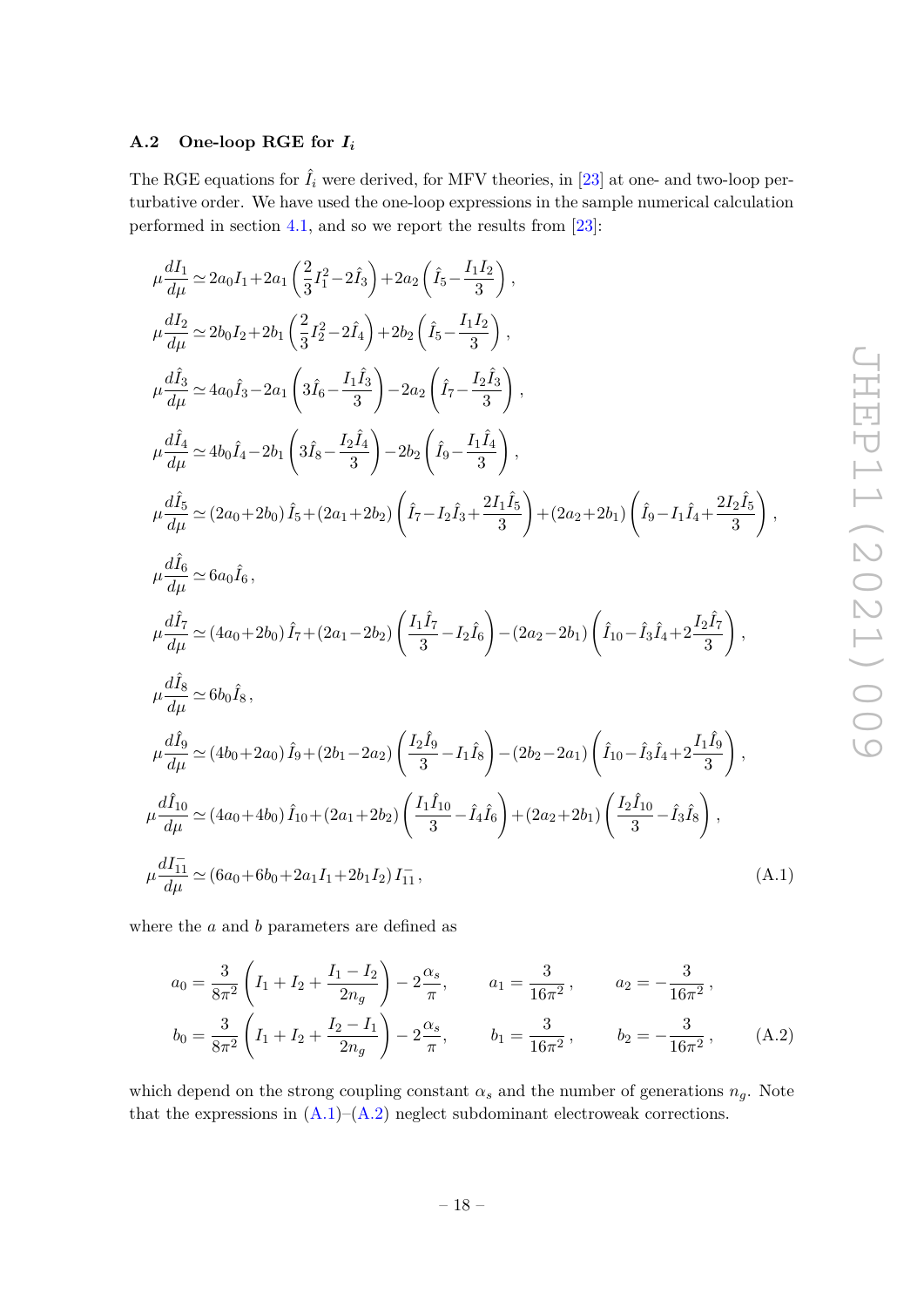**Open Access.** This article is distributed under the terms of the Creative Commons Attribution License [\(CC-BY 4.0\)](https://creativecommons.org/licenses/by/4.0/), which permits any use, distribution and reproduction in any medium, provided the original author(s) and source are credited.

## **References**

- <span id="page-19-0"></span>[1] J.M. Gerard, *Fermion mass spectrum in*  $SU(2)_L \times U(1)$ , *[Z. Phys. C](https://doi.org/10.1007/BF01572477)* 18 (1983) 145 [IN[SPIRE](https://inspirehep.net/search?p=find+J%20%22Z.Phys.%2CC18%2C145%22)].
- <span id="page-19-1"></span>[2] R.S. Chivukula and H. Georgi, *Composite Technicolor Standard Model*, *[Phys. Lett. B](https://doi.org/10.1016/0370-2693(87)90713-1)* **188** [\(1987\) 99](https://doi.org/10.1016/0370-2693(87)90713-1) [IN[SPIRE](https://inspirehep.net/search?p=find+J%20%22Phys.Lett.%2CB188%2C99%22)].
- <span id="page-19-2"></span>[3] W. Buchmüller and D. Wyler, *Effective Lagrangian Analysis of New Interactions and Flavor Conservation*, *[Nucl. Phys. B](https://doi.org/10.1016/0550-3213(86)90262-2)* **268** (1986) 621 [IN[SPIRE](https://inspirehep.net/search?p=find+J%20%22Nucl.Phys.%2CB268%2C621%22)].
- <span id="page-19-3"></span>[4] B. Grzadkowski, M. Iskrzynski, M. Misiak and J. Rosiek, *Dimension-Six Terms in the Standard Model Lagrangian*, *JHEP* **10** [\(2010\) 085](https://doi.org/10.1007/JHEP10(2010)085) [[arXiv:1008.4884](https://arxiv.org/abs/1008.4884)] [IN[SPIRE](https://inspirehep.net/search?p=find+EPRINT%2BarXiv%3A1008.4884)].
- <span id="page-19-9"></span>[5] I. Brivio and M. Trott, *The Standard Model as an Effective Field Theory*, *[Phys. Rept.](https://doi.org/10.1016/j.physrep.2018.11.002)* **793** [\(2019\) 1](https://doi.org/10.1016/j.physrep.2018.11.002) [[arXiv:1706.08945](https://arxiv.org/abs/1706.08945)] [IN[SPIRE](https://inspirehep.net/search?p=find+EPRINT%2BarXiv%3A1706.08945)].
- <span id="page-19-4"></span>[6] A. Helset, A. Martin and M. Trott, *The Geometric Standard Model Effective Field Theory*, *JHEP* **03** [\(2020\) 163](https://doi.org/10.1007/JHEP03(2020)163) [[arXiv:2001.01453](https://arxiv.org/abs/2001.01453)] [IN[SPIRE](https://inspirehep.net/search?p=find+EPRINT%2BarXiv%3A2001.01453)].
- <span id="page-19-5"></span>[7] S. Descotes-Genon, A. Falkowski, M. Fedele, M. González-Alonso and J. Virto, *The CKM parameters in the SMEFT*, *JHEP* **05** [\(2019\) 172](https://doi.org/10.1007/JHEP05(2019)172) [[arXiv:1812.08163](https://arxiv.org/abs/1812.08163)] [IN[SPIRE](https://inspirehep.net/search?p=find+EPRINT%2BarXiv%3A1812.08163)].
- <span id="page-19-6"></span>[8] J. Aebischer and J. Kumar, *Flavour violating effects of Yukawa running in SMEFT*, *[JHEP](https://doi.org/10.1007/JHEP09(2020)187)* **09** [\(2020\) 187](https://doi.org/10.1007/JHEP09(2020)187) [[arXiv:2005.12283](https://arxiv.org/abs/2005.12283)] [IN[SPIRE](https://inspirehep.net/search?p=find+EPRINT%2BarXiv%3A2005.12283)].
- <span id="page-19-7"></span>[9] S. Bruggisser, R. Schäfer, D. van Dyk and S. Westhoff, *The Flavor of UV Physics*, *[JHEP](https://doi.org/10.1007/JHEP05(2021)257)* **05** [\(2021\) 257](https://doi.org/10.1007/JHEP05(2021)257) [[arXiv:2101.07273](https://arxiv.org/abs/2101.07273)] [IN[SPIRE](https://inspirehep.net/search?p=find+EPRINT%2BarXiv%3A2101.07273)].
- <span id="page-19-8"></span>[10] G. D'Ambrosio, G.F. Giudice, G. Isidori and A. Strumia, *Minimal flavor violation: An Effective field theory approach*, *[Nucl. Phys. B](https://doi.org/10.1016/S0550-3213(02)00836-2)* **645** (2002) 155 [[hep-ph/0207036](https://arxiv.org/abs/hep-ph/0207036)] [IN[SPIRE](https://inspirehep.net/search?p=find+EPRINT%2Bhep-ph%2F0207036)].
- <span id="page-19-10"></span>[11] A. Helset, M. Paraskevas and M. Trott, *Gauge fixing the Standard Model Effective Field Theory*, *[Phys. Rev. Lett.](https://doi.org/10.1103/PhysRevLett.120.251801)* **120** (2018) 251801 [[arXiv:1803.08001](https://arxiv.org/abs/1803.08001)] [IN[SPIRE](https://inspirehep.net/search?p=find+EPRINT%2BarXiv%3A1803.08001)].
- [12] T. Corbett, A. Helset and M. Trott, *Ward Identities for the Standard Model Effective Field Theory*, *Phys. Rev. D* **101** [\(2020\) 013005](https://doi.org/10.1103/PhysRevD.101.013005) [[arXiv:1909.08470](https://arxiv.org/abs/1909.08470)] [IN[SPIRE](https://inspirehep.net/search?p=find+EPRINT%2BarXiv%3A1909.08470)].
- [13] R. Alonso, E.E. Jenkins and A.V. Manohar, *A Geometric Formulation of Higgs Effective Field Theory: Measuring the Curvature of Scalar Field Space*, *[Phys. Lett. B](https://doi.org/10.1016/j.physletb.2016.01.041)* **754** (2016) 335 [[arXiv:1511.00724](https://arxiv.org/abs/1511.00724)] [IN[SPIRE](https://inspirehep.net/search?p=find+EPRINT%2BarXiv%3A1511.00724)].
- <span id="page-19-11"></span>[14] R. Alonso, E.E. Jenkins and A.V. Manohar, *Geometry of the Scalar Sector*, *JHEP* **08** [\(2016\)](https://doi.org/10.1007/JHEP08(2016)101) [101](https://doi.org/10.1007/JHEP08(2016)101) [[arXiv:1605.03602](https://arxiv.org/abs/1605.03602)] [IN[SPIRE](https://inspirehep.net/search?p=find+EPRINT%2BarXiv%3A1605.03602)].
- <span id="page-19-12"></span>[15] C. Hays, A. Helset, A. Martin and M. Trott, *Exact SMEFT formulation and expansion to*  $\mathcal{O}(v^4/\Lambda^4)$ , *JHEP* 11 [\(2020\) 087](https://doi.org/10.1007/JHEP11(2020)087) [[arXiv:2007.00565](https://arxiv.org/abs/2007.00565)] [IN[SPIRE](https://inspirehep.net/search?p=find+EPRINT%2BarXiv%3A2007.00565)].
- [16] T. Corbett, A. Helset, A. Martin and M. Trott, *EWPD in the SMEFT to dimension eight*, *JHEP* **06** [\(2021\) 076](https://doi.org/10.1007/JHEP06(2021)076) [[arXiv:2102.02819](https://arxiv.org/abs/2102.02819)] [IN[SPIRE](https://inspirehep.net/search?p=find+EPRINT%2BarXiv%3A2102.02819)].
- [17] T. Corbett, *The one-loop tadpole in the geoSMEFT*, [arXiv:2106.10284](https://arxiv.org/abs/2106.10284) [IN[SPIRE](https://inspirehep.net/search?p=find+EPRINT%2BarXiv%3A2106.10284)].
- <span id="page-19-13"></span>[18] T. Corbett, A. Martin and M. Trott, *Consistent higher order*  $\sigma(\mathcal{G} \mathcal{G} \to h)$ ,  $\Gamma(h \to \mathcal{G} \mathcal{G})$  *and*  $\Gamma(h \to \gamma \gamma)$  *in geoSMEFT*, [arXiv:2107.07470](https://arxiv.org/abs/2107.07470) [IN[SPIRE](https://inspirehep.net/search?p=find+EPRINT%2BarXiv%3A2107.07470)].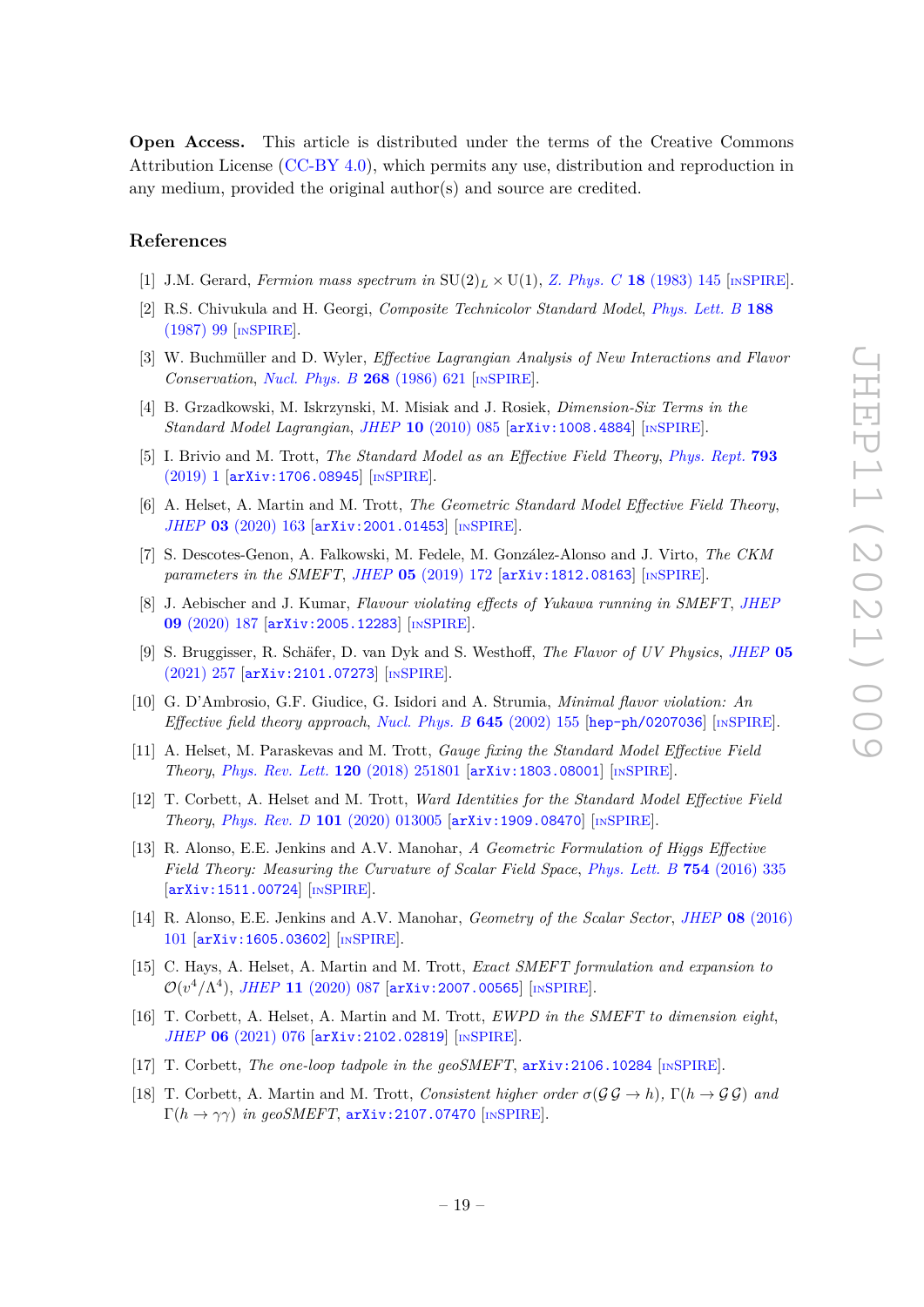- <span id="page-20-0"></span>[19] Particle Data Group collaboration, *Review of Particle Physics*, *PTEP* **2020** [\(2020\)](https://doi.org/10.1093/ptep/ptaa104) [083C01](https://doi.org/10.1093/ptep/ptaa104) [IN[SPIRE](https://inspirehep.net/search?p=find+J%20%22PTEP%2C2020%2C083C01%22)].
- <span id="page-20-1"></span>[20] N. Cabibbo, *Unitary Symmetry and Leptonic Decays*, *[Phys. Rev. Lett.](https://doi.org/10.1103/PhysRevLett.10.531)* **10** (1963) 531 [IN[SPIRE](https://inspirehep.net/search?p=find+J%20%22Phys.Rev.Lett.%2C10%2C531%22)].
- <span id="page-20-2"></span>[21] E.E. Jenkins and A.V. Manohar, *Rephasing Invariants of Quark and Lepton Mixing Matrices*, *[Nucl. Phys. B](https://doi.org/10.1016/j.nuclphysb.2007.09.031)* **792** (2008) 187 [[arXiv:0706.4313](https://arxiv.org/abs/0706.4313)] [IN[SPIRE](https://inspirehep.net/search?p=find+EPRINT%2BarXiv%3A0706.4313)].
- <span id="page-20-4"></span>[22] E.E. Jenkins and A.V. Manohar, *Algebraic Structure of Lepton and Quark Flavor Invariants and CP-violation*, *JHEP* **10** [\(2009\) 094](https://doi.org/10.1088/1126-6708/2009/10/094) [[arXiv:0907.4763](https://arxiv.org/abs/0907.4763)] [IN[SPIRE](https://inspirehep.net/search?p=find+EPRINT%2BarXiv%3A0907.4763)].
- <span id="page-20-5"></span>[23] T. Feldmann, T. Mannel and S. Schwertfeger, *Renormalization Group Evolution of Flavour Invariants*, *JHEP* **10** [\(2015\) 007](https://doi.org/10.1007/JHEP10(2015)007) [[arXiv:1507.00328](https://arxiv.org/abs/1507.00328)] [IN[SPIRE](https://inspirehep.net/search?p=find+EPRINT%2BarXiv%3A1507.00328)].
- [24] O.W. Greenberg, *Rephase Invariant Formulation of CP-violation in the Kobayashi-Maskawa Framework*, *[Phys. Rev. D](https://doi.org/10.1103/PhysRevD.32.1841)* **32** (1985) 1841 [IN[SPIRE](https://inspirehep.net/search?p=find+J%20%22Phys.Rev.%2CD32%2C1841%22)].
- [25] I. Dunietz, O.W. Greenberg and D.-d. Wu, *A Priori Definition of Maximal CP-violation*, *[Phys. Rev. Lett.](https://doi.org/10.1103/PhysRevLett.55.2935)* **55** (1985) 2935 [IN[SPIRE](https://inspirehep.net/search?p=find+J%20%22Phys.Rev.Lett.%2C55%2C2935%22)].
- <span id="page-20-6"></span>[26] C. Jarlskog, *Commutator of the Quark Mass Matrices in the Standard Electroweak Model and a Measure of Maximal CP-violation*, *[Phys. Rev. Lett.](https://doi.org/10.1103/PhysRevLett.55.1039)* **55** (1985) 1039 [IN[SPIRE](https://inspirehep.net/search?p=find+J%20%22Phys.Rev.Lett.%2C55%2C1039%22)].
- [27] J.F. Nieves and P.B. Pal, *Minimal Rephasing Invariant CP Violating Parameters With Dirac and Majorana Fermions*, *[Phys. Rev. D](https://doi.org/10.1103/PhysRevD.36.315)* **36** (1987) 315 [IN[SPIRE](https://inspirehep.net/search?p=find+J%20%22Phys.Rev.%2CD36%2C315%22)].
- [28] J.F. Nieves and P.B. Pal, *Rephasing invariant CP-violating parameters with Majorana neutrinos*, *Phys. Rev. D* **64** [\(2001\) 076005](https://doi.org/10.1103/PhysRevD.64.076005) [[hep-ph/0105305](https://arxiv.org/abs/hep-ph/0105305)] [IN[SPIRE](https://inspirehep.net/search?p=find+EPRINT%2Bhep-ph%2F0105305)].
- [29] A. Kusenko and R. Shrock, *General determination of phases in quark mass matrices*, *[Phys.](https://doi.org/10.1103/PhysRevD.50.R30) Rev. D* **50** [\(1994\) 30](https://doi.org/10.1103/PhysRevD.50.R30) [[hep-ph/9310307](https://arxiv.org/abs/hep-ph/9310307)] [IN[SPIRE](https://inspirehep.net/search?p=find+EPRINT%2Bhep-ph%2F9310307)].
- [30] A. Kusenko and R. Shrock, *General determination of phases in leptonic mass matrices*, *[Phys. Lett. B](https://doi.org/10.1016/0370-2693(94)00020-4)* **323** (1994) 18 [[hep-ph/9311307](https://arxiv.org/abs/hep-ph/9311307)] [IN[SPIRE](https://inspirehep.net/search?p=find+EPRINT%2Bhep-ph%2F9311307)].
- [31] S. Davidson and R. Kitano, *Leptogenesis and a Jarlskog invariant*, *JHEP* **03** [\(2004\) 020](https://doi.org/10.1088/1126-6708/2004/03/020) [[hep-ph/0312007](https://arxiv.org/abs/hep-ph/0312007)] [IN[SPIRE](https://inspirehep.net/search?p=find+EPRINT%2Bhep-ph%2F0312007)].
- [32] G.C. Branco and M.N. Rebelo, *Leptonic CP-violation and neutrino mass models*, *[New J.](https://doi.org/10.1088/1367-2630/7/1/086) Phys.* **7** [\(2005\) 86](https://doi.org/10.1088/1367-2630/7/1/086) [[hep-ph/0411196](https://arxiv.org/abs/hep-ph/0411196)] [IN[SPIRE](https://inspirehep.net/search?p=find+EPRINT%2Bhep-ph%2F0411196)].
- [33] G.C. Branco, M.N. Rebelo and J.I. Silva-Marcos, *Leptogenesis, Yukawa textures and weak basis invariants*, *[Phys. Lett. B](https://doi.org/10.1016/j.physletb.2005.11.067)* **633** (2006) 345 [[hep-ph/0510412](https://arxiv.org/abs/hep-ph/0510412)] [IN[SPIRE](https://inspirehep.net/search?p=find+EPRINT%2Bhep-ph%2F0510412)].
- <span id="page-20-3"></span>[34] H.K. Dreiner, J.S. Kim, O. Lebedev and M. Thormeier, *Supersymmetric Jarlskog invariants: The Neutrino sector*, *Phys. Rev. D* **76** [\(2007\) 015006](https://doi.org/10.1103/PhysRevD.76.015006) [[hep-ph/0703074](https://arxiv.org/abs/hep-ph/0703074)] [IN[SPIRE](https://inspirehep.net/search?p=find+EPRINT%2Bhep-ph%2F0703074)].
- <span id="page-20-7"></span>[35] C.D. Froggatt and H.B. Nielsen, *Hierarchy of Quark Masses, Cabibbo Angles and CP-violation*, *[Nucl. Phys. B](https://doi.org/10.1016/0550-3213(79)90316-X)* **147** (1979) 277 [IN[SPIRE](https://inspirehep.net/search?p=find+J%20%22Nucl.Phys.%2CB147%2C277%22)].
- <span id="page-20-8"></span>[36] I. de Medeiros Varzielas, G.G. Ross and J. Talbert, *A Unified Model of Quarks and Leptons with a Universal Texture Zero*, *JHEP* **03** [\(2018\) 007](https://doi.org/10.1007/JHEP03(2018)007) [[arXiv:1710.01741](https://arxiv.org/abs/1710.01741)] [IN[SPIRE](https://inspirehep.net/search?p=find+EPRINT%2BarXiv%3A1710.01741)].
- <span id="page-20-9"></span>[37] R.G. Roberts, A. Romanino, G.G. Ross and L. Velasco-Sevilla, *Precision Test of a Fermion Mass Texture, [Nucl. Phys. B](https://doi.org/10.1016/S0550-3213(01)00408-4)* **615** (2001) 358 [[hep-ph/0104088](https://arxiv.org/abs/hep-ph/0104088)] [IN[SPIRE](https://inspirehep.net/search?p=find+EPRINT%2Bhep-ph%2F0104088)].
- <span id="page-20-10"></span>[38] I. Doršner, S. Fajfer, A. Greljo, J.F. Kamenik and N. Košnik, *Physics of leptoquarks in precision experiments and at particle colliders*, *[Phys. Rept.](https://doi.org/10.1016/j.physrep.2016.06.001)* **641** (2016) 1 [[arXiv:1603.04993](https://arxiv.org/abs/1603.04993)] [IN[SPIRE](https://inspirehep.net/search?p=find+EPRINT%2BarXiv%3A1603.04993)].